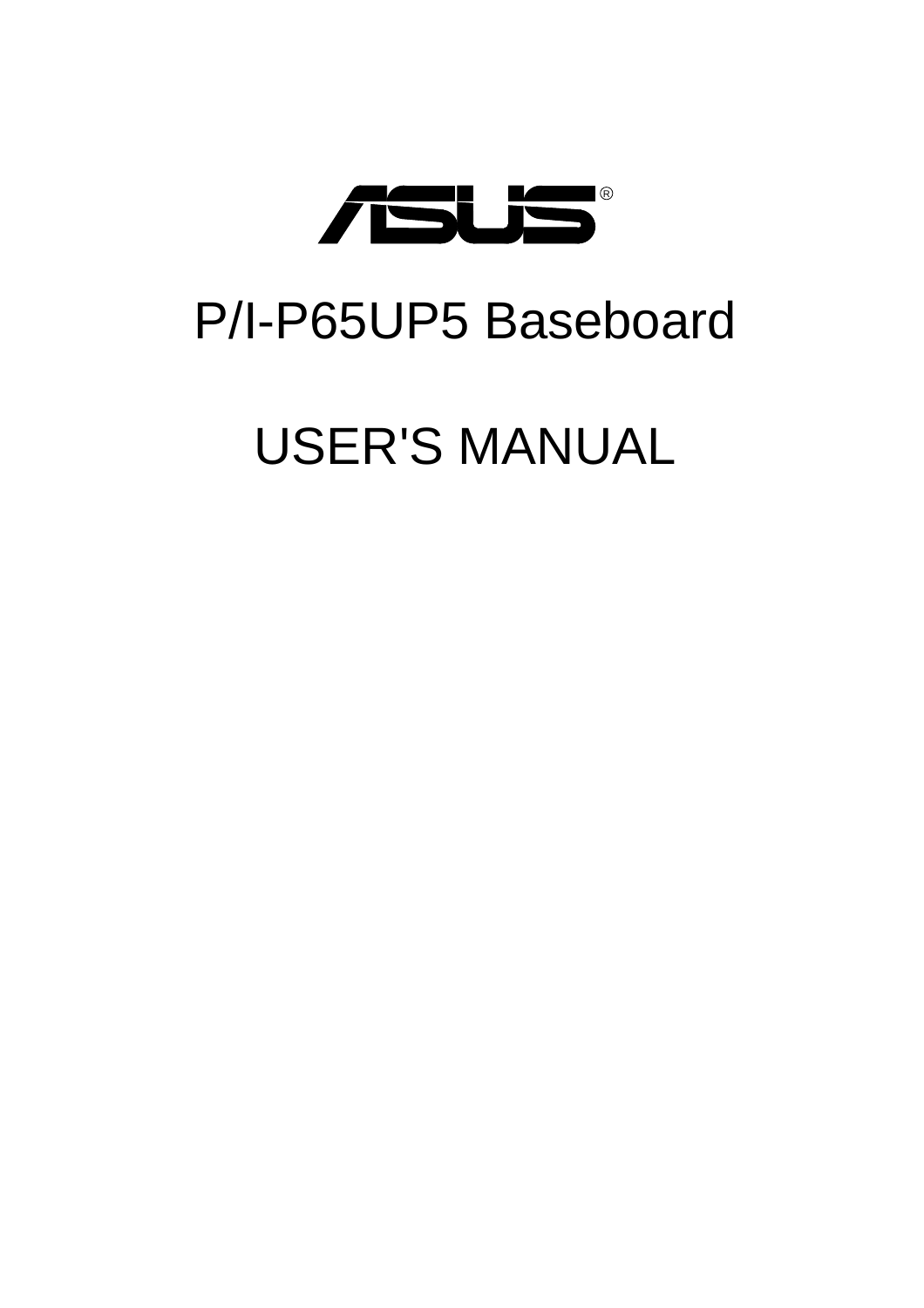# USER'S NOTICE

No part of this product, including the product and software may be reproduced, transmitted, transcribed, stored in a retrieval system, or translated into any language in any form by any means without the express written permission of ASUSTeK COMPUTER INC. (hereinafter referred to as ASUS) except documentation kept by the purchaser for backup purposes.

ASUS provides this manual "as is" without warranty of any kind, either express or implied, including but not limited to the implied warranties or conditions of merchantability or fitness for a particular purpose. In no event shall ASUS be liable for any loss or profits, loss of business, loss of use or data, interruption of business, or for indirect, special, incidental, or consequential damages of any kind, even if ASUS has been advised of the possibility of such damages arising from any defect or error in this manual or product. ASUS may revise this manual from time to time without notice.

Products mentioned in this manual are mentioned for identification purposes only. Product names appearing in this manual may or may not be registered trademarks or copyrights of their respective companies.

The product name and revision number are both printed on the board itself. Manual revisions are released for each board design represented by the digit before and after the period of the manual revision number. Manual updates are represented by the third digit in the manual revision number. For updated BIOS, drivers, or product release information you may visit ASUS' home page at: http://www.asus.com.tw/

© Copyright 1996 ASUSTeK COMPUTER INC. All rights reserved.

| <b>Product Name:</b>    | <b>P/I-P65UP5</b> |
|-------------------------|-------------------|
| <b>Manual Revision:</b> | 1.41              |
| <b>Release Date:</b>    | October 1996      |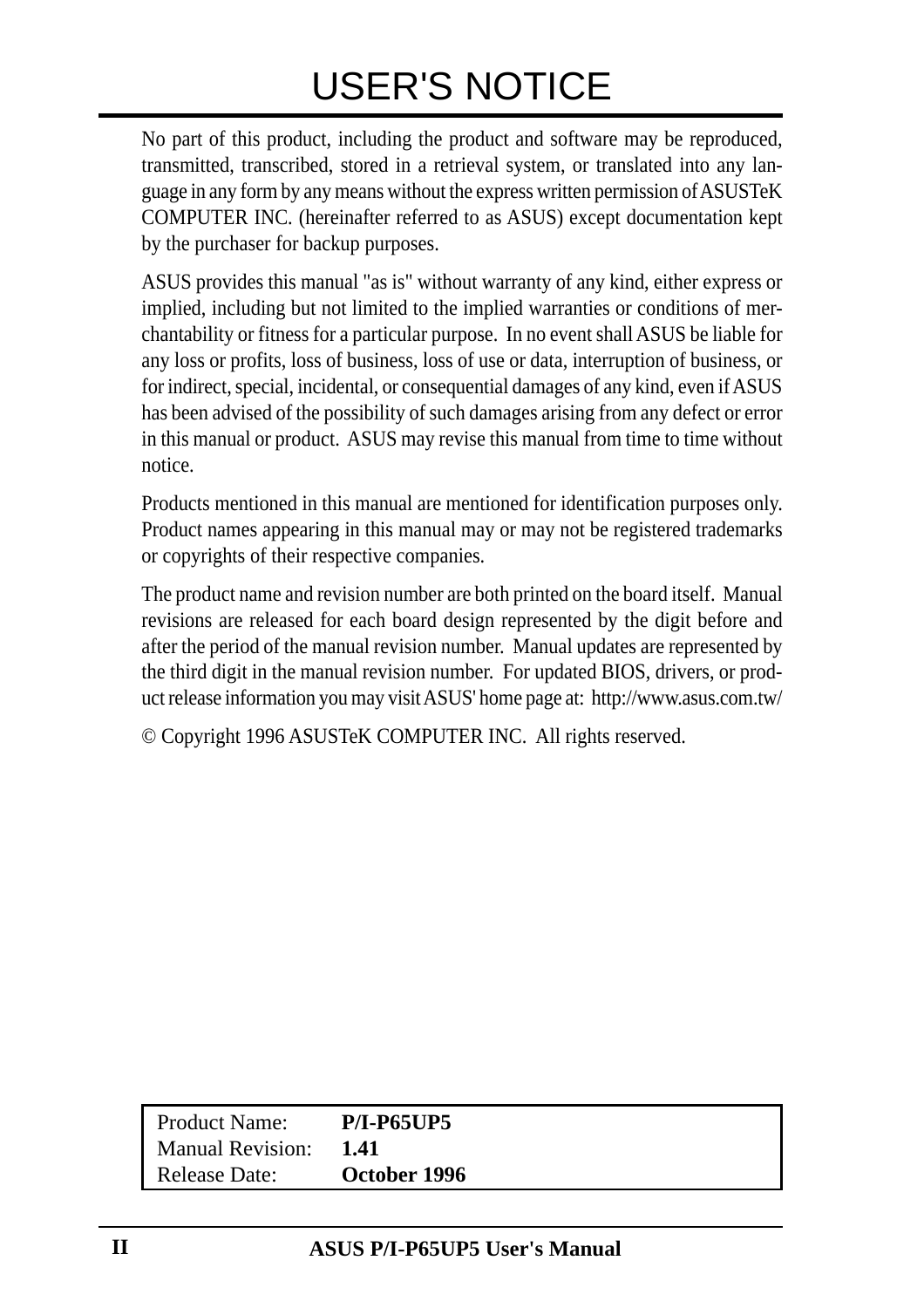# ASUS CONTACT INFORMATION

### ASUSTeK COMPUTER INC.

#### Marketing Info:

Address: 150 Li-Te Road, Peitou, Taipei, Taiwan, ROC

Telephone: 886-2-894-3447 Fax: 886-2-894-3449

Email: info@asus.com.tw

#### Technical Support:

| 886-2-895-9254                  |
|---------------------------------|
| 886-2-892-6143 / 886-2-894-2624 |
| 886-2-896-4667 / 886-2-896-8590 |
| tsd@asus.com.tw                 |
| http://www.asus.com.tw/         |
| gopher.asus.com.tw              |
| ftp.asus.com.tw/pub/ASUS        |
|                                 |

### ASUS COMPUTER INTERNATIONAL

#### Marketing Info:

Address: 721 Charcot Avenue, San Jose, CA 95131, USA Telephone: 1-408-474-0567 Fax: 1-408-474-0568 Email: info-usa@asus.com.tw

#### Technical Support:

BBS: 1-408-474-0555 Email: tsd-usa@asus.com.tw

### ASUS COMPUTER GmbH

#### Marketing Info:

Address: Harkort Str. 25, 40880 Ratingen, BRD, Germany Telephone: 49-2102-445011

Fax: 49-2102-442066

Email: info-ger@asus.com.tw

#### Technical Support:

BBS: 49-2102-448690 Email: tsd-ger@asus.com.tw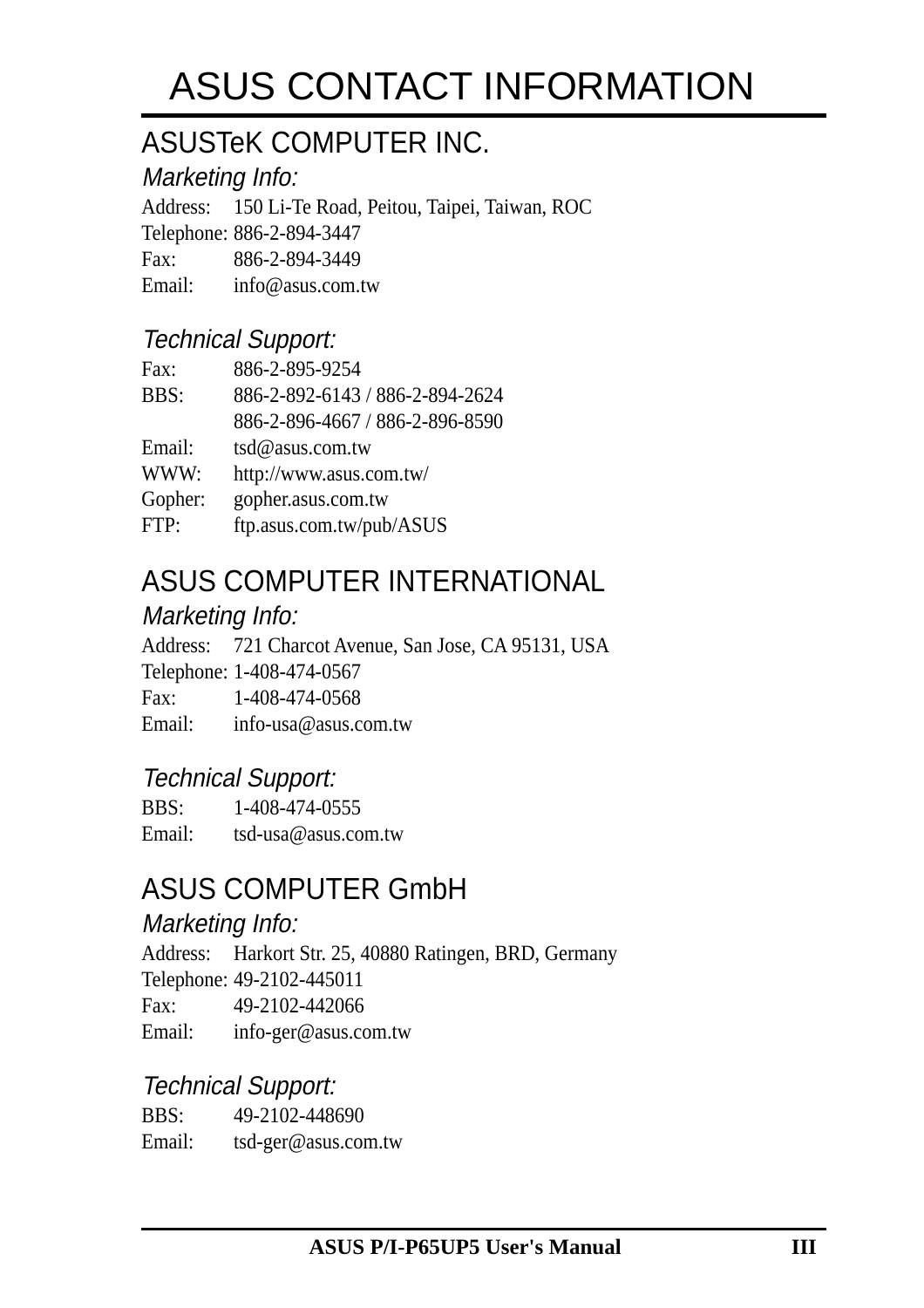# **CONTENTS**

| DRAM Memory Installation Procedures:  11   |  |
|--------------------------------------------|--|
|                                            |  |
|                                            |  |
|                                            |  |
|                                            |  |
|                                            |  |
| Expansion Card Installation Procedure:  14 |  |
| Assigning IRQs for Expansion Cards 14      |  |
| Assigning DMA Channels for ISA Cards 15    |  |
|                                            |  |
|                                            |  |
|                                            |  |
|                                            |  |
|                                            |  |
|                                            |  |
|                                            |  |
|                                            |  |
|                                            |  |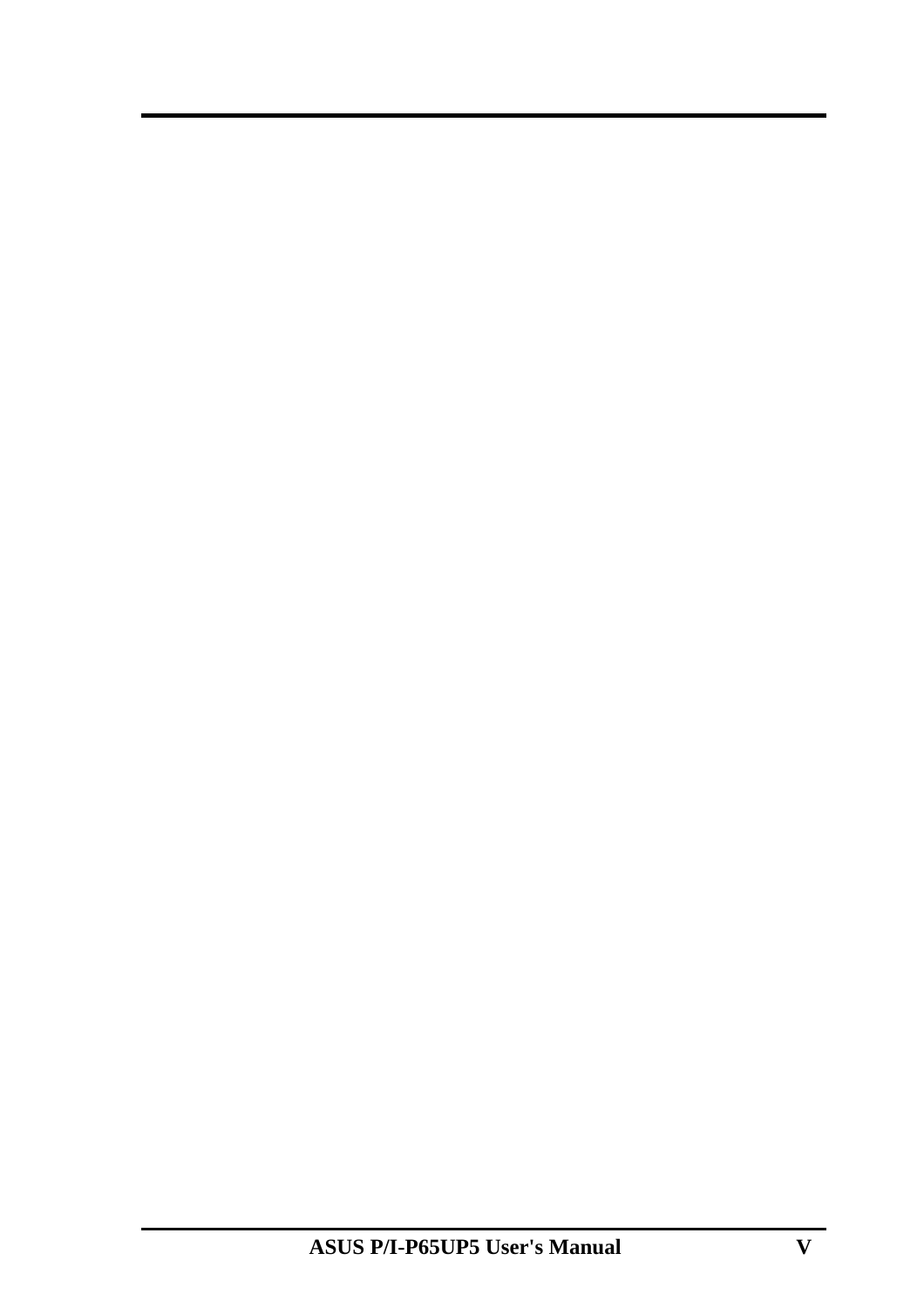#### **Federal Communications Commission Statement**

This device complies with FCC Rules Part 15. Operation is subject to the following two conditions:

- This device may not cause harmful interference, and
- This device must accept any interference received, including interference that may cause undesired operation.

This equipment has been tested and found to comply with the limits for a Class B digital device, pursuant to Part 15 of the FCC Rules. These limits are designed to provide reasonable protection against harmful interference in a residential installation. This equipment generates, uses and can radiate radio frequency energy and, if not installed and used in accordance with manufacturer's instructions, may cause harmful interference to radio communications. However, there is no guarantee that interference will not occur in a particular installation. If this equipment does cause harmful interference to radio or television reception, which can be determined by turning the equipment off and on, the user is encouraged to try to correct the interference by one or more of the following measures:

- Re-orient or relocate the receiving antenna.
- Increase the separation between the equipment and receiver.
- Connect the equipment to an outlet on a circuit different from that to which the receiver is connected.
- Consult the dealer or an experienced radio/TV technician for help.

**WARNING:** The use of shielded cables for connection of the monitor to the graphics card is required to assure compliance with FCC regulations. Changes or modifications to this unit not expressly approved by the party responsible for compliance could void the user's authority to operate this equipment.

#### **Canadian Department of Communications Statement**

This digital apparatus does not exceed the Class B limits for radio noise emissions from digital apparatus set out in the Radio Interference Regulations of the Canadian Department of Communications.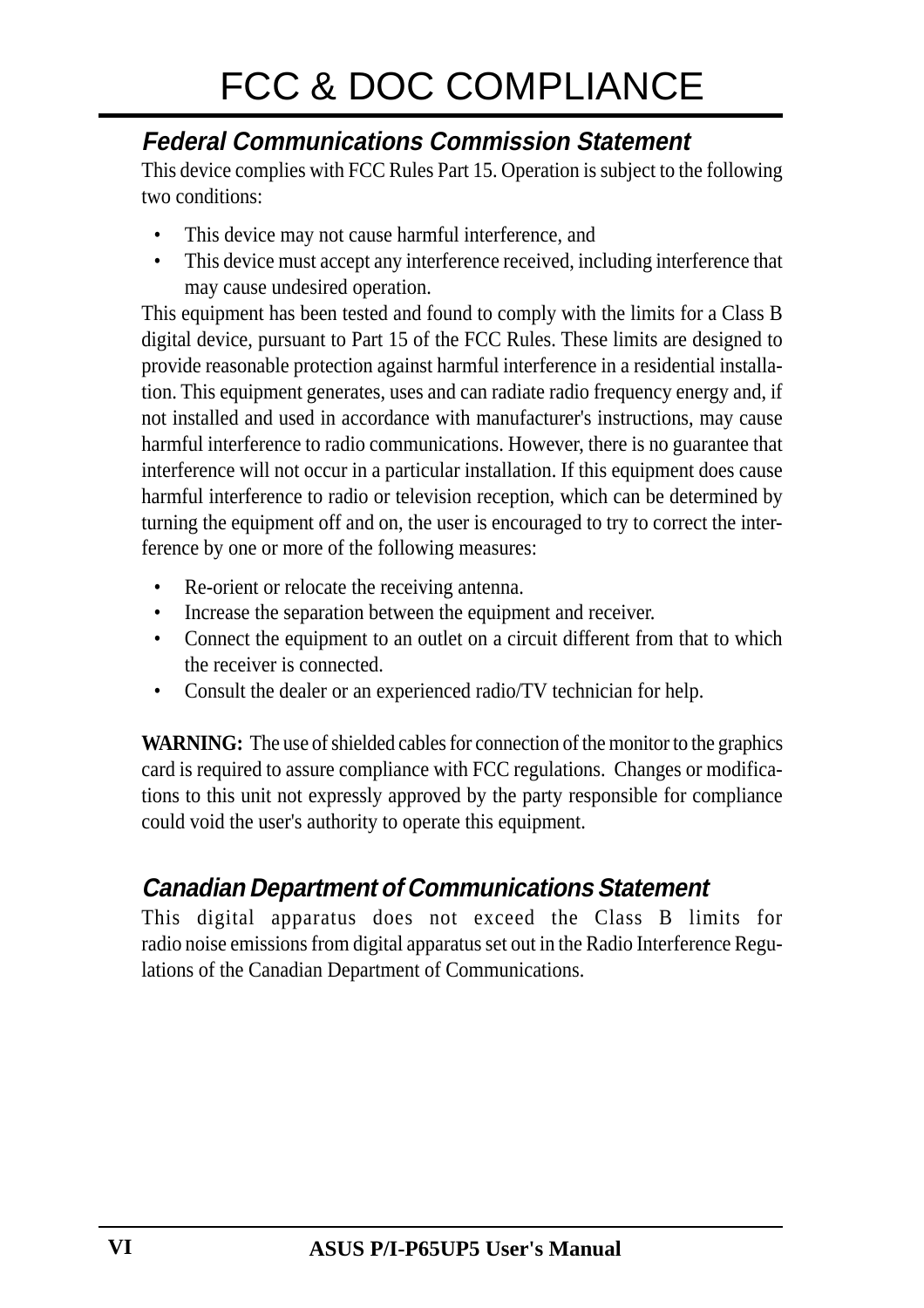### How this manual is organized

This manual is divided into the following sections:

- **I. Introduction:** Manual information and checklist
- **II. Features:** Information and specifications concerning this product
- **III. Installation:** Instructions on setting up the baseboard.
- **IV. PCI-SC200:** Installation of an optional SCSI card.

### Item Checklist

Please check that your package is complete. If you discover damaged or missing items, please contact your retailer.

- √ The P/I-P65UP5 baseboard
- √ 2 serial port ribbon cables attached to a mounting bracket
- $\Box$  1 parallel ribbon cable with mounting bracket
- $\overline{N}$  1 IDE ribbon cable
- $\overrightarrow{v}$  1 floppy ribbon cable
- $\overrightarrow{v}$  This user's manual
- √ C-P6ND or C-P55T2D CPU card
- $\Box$ Optional infrared module
- $\Box$ Optional PCI-SC200 SCSI card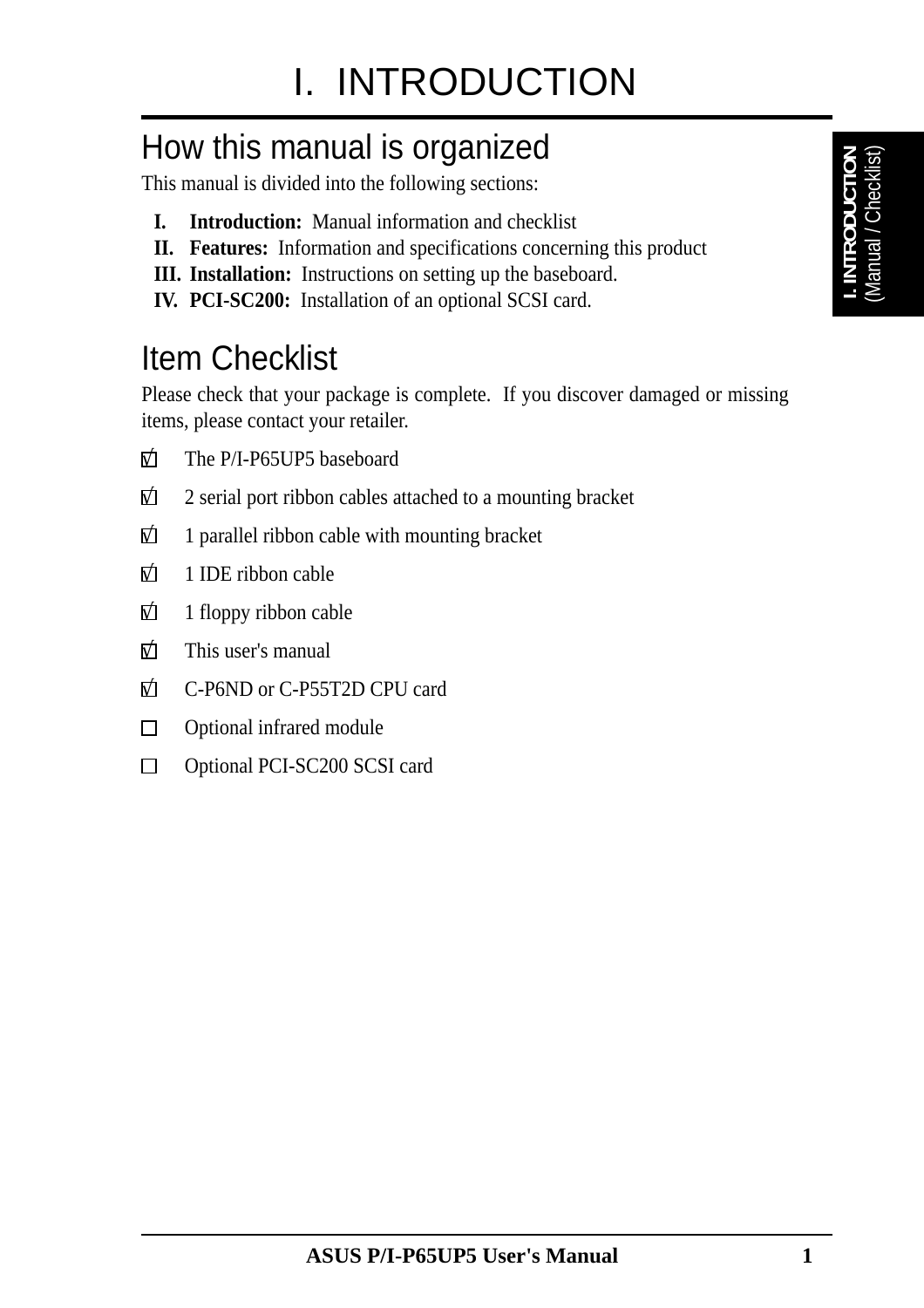### Features of This Baseboard

The P/I-P65UP5 is carefully designed for the demanding PC user who wants great versatility in the assembly of a computer system. This baseboard:

- **Easy Installation:** Is equipped with BIOS that supports auto detection of hard drives and Plug and Play to make setup of hard drives and expansion cards virtually automatic.
- **Desktop Management Interface (DMI):** Supports DMI through BIOS which allows hardware to communicate within a standard protocol creating a higher level of compatibility. (Requires DMI-enabled components.)
- **Versatile Processor Support:** Supports dual 75-200MHz Pentium or dual 150-200MHz Pentium Pro CPU card.
- **Versatile DRAM Memory Support:** Supports eight 72-pin SIMMs of 4MB, 8MB, 16MB, 32MB, 64MB to form a memory size between 8MB to 512MB. Supports both Fast Page Mode (FPM), and Extended Data Output (EDO) SIMMs. Burst Extended Data Output (BEDO) supported with the C-P6ND CPU card.
- **ISA and PCI Expansion Slots:** Provides three 16-bit ISA slots, four 32-bit PCI slots, and one PCI/MediaBus 2.0 which allows the use of either a standard PCI card or the ASUS MediaBus Card.
- **ASUS MediaBus Rev 2.0:** Features an expansion slot extension shared with PCI Slot 5 for an optional high-performance expansion card which includes two functions in one easy-to-install card. **(For revision compatibility information, please refer to page 16.)**
- **Super Multi-I/O:** Provides two high-speed UART compatible serial ports and one parallel port with EPP and ECP capabilities. UART2 can also be directed from COM2 to the Infrared Module for wireless connections. Two floppy drives of either 5.25" or 3.5" (1.44MB or 2.88MB) are also supported without an external card. **The Japanese "Floppy 3 mode" (3.5" 1.2MB) floppy standard is also supported.**
- **PCI Bus Master IDE Controller:** Comes with an onboard PCI Bus Master IDE controller with two connectors that supports four IDE devices in two channels, provides faster data transfer rates, and supports Enhanced IDE devices such as Tape Backup and CD-ROM drives. This controller supports PIO Modes 3 and 4 and Bus Master IDE DMA Mode 2. **BIOS supports IDE CD-ROM boot-up.**
- **Optional IrDA Module:** This baseboard supports an optional infrared port module for wireless file transfers and communication.
- **NCR SCSI BIOS:** This baseboard has firmware that supports the optional ASUS PCI-SC200 SCSI controller cards.

(Features) **II. FEATURES**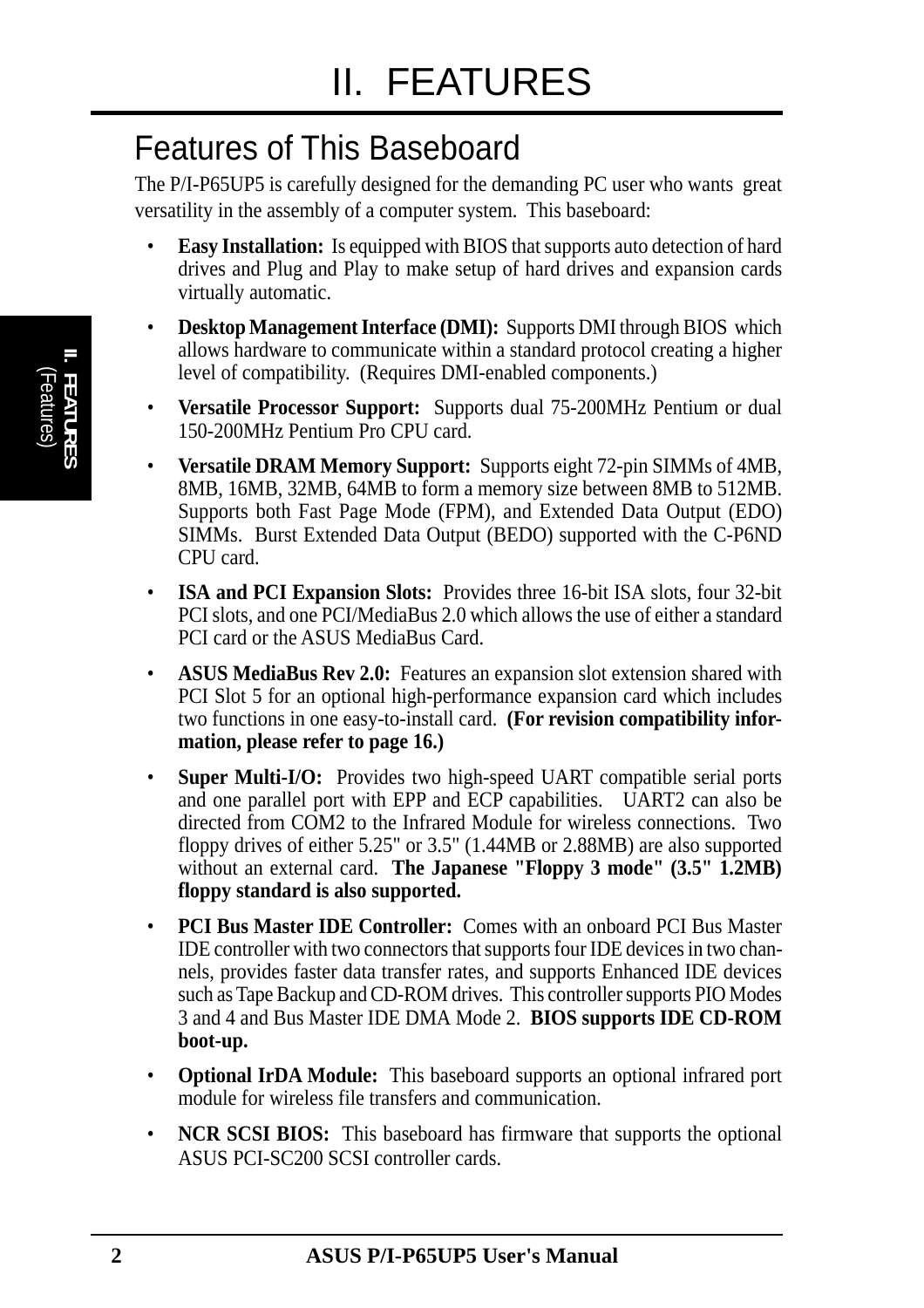### Parts of the Baseboard



Sockets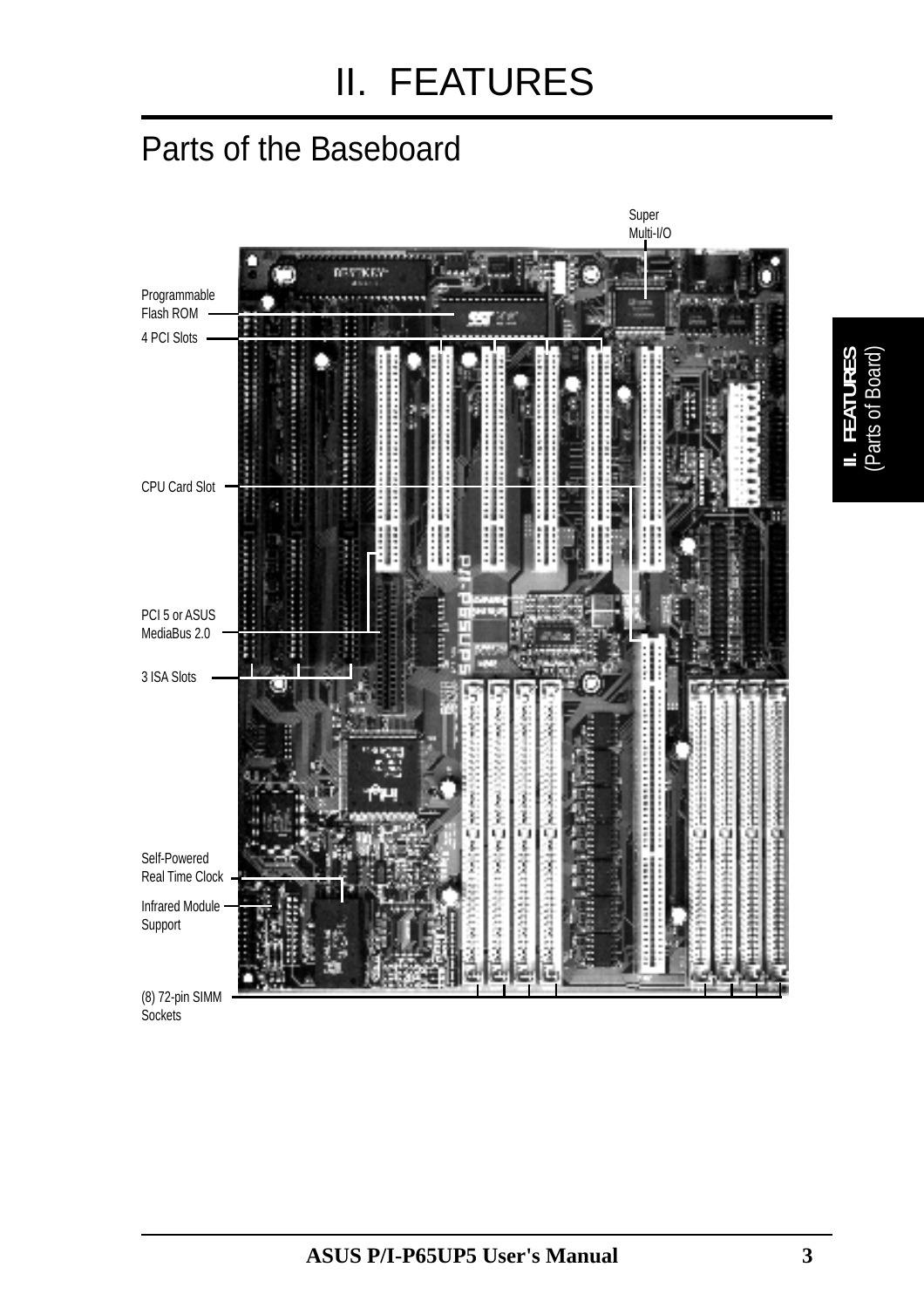### Map of the Baseboard

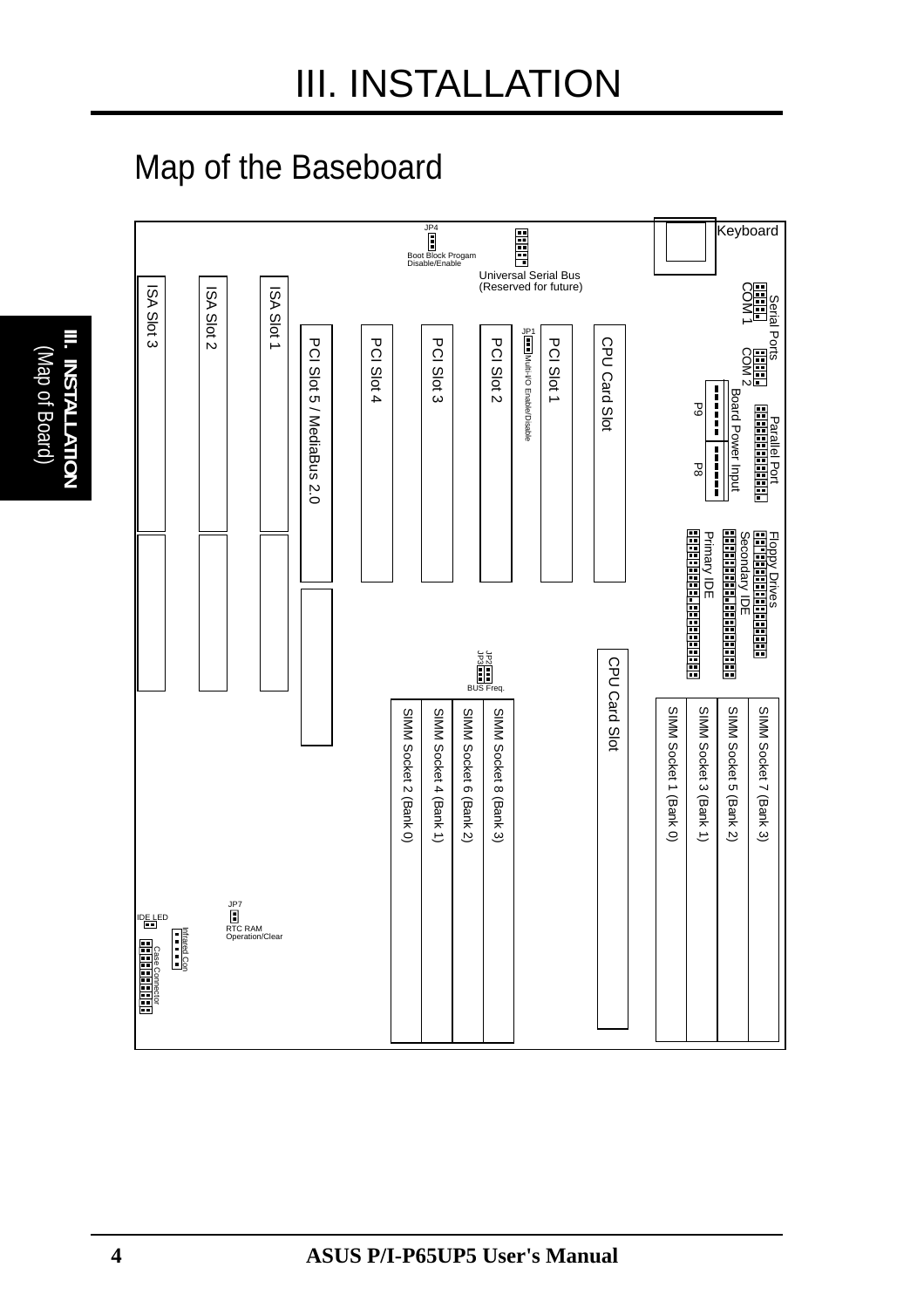# III. INSTALLATION

#### **Jumpers**

- 1) JP1 p. 7 Multi-I/O Selection (Enable/Disable)
- 2) JP4 p. 7 Flash ROM Boot Block Program (Enable/Dis)
- 3) JP2, 3 p. 8 CPU External Clock (BUS) Frequency Select
- 

#### **Expansion Slots**

- 
- 
- 
- 
- 4) JP7 p. 9 Real Time Clock RAM (Operation/Clear Data)
- 1) SIMM Sockets p. 10 DRAM Memory Expansion slots
- 3) ISA Slots  $1, 2, 3$  p. 14 16-bit ISA Bus Expansion slots
- 4) PCI Slots 1, 2, 3, 4 p. 14 32-bit PCI Bus Expansion slots
- 5) PCI 5 / MediaBus p. 16 32-bit PCI Bus Slot and MediaBus

#### **Connectors**

- 
- 
- 
- 
- 
- 
- 
- 
- 
- 
- 
- 
- 
- 1) Keyboard p. 17 Keyboard connector (5-pin Female)
- 7) Floppy Drive p. 17 Floppy Drive connector (34-pin Block)
- 3) Parallel Port p. 18 Parallel Port connector (26-pin Block)
- 4) Serial Port p. 18 Serial Port COM1 & COM2 (10-pin Blocks)
- 5) Primary/Second. IDE p. 19 Primary/Secondary IDE connectors (40-pin)
- 6) Power Input p. 19 Baseboard Power connector (12-pin Block)
- 7) IDE LED p. 20 IDE LED activity light
- 8) IrDA p. 20 Infrared Port Module connector
- 9) Turbo/Power (CON1) p. 21 Turbo LED/Power LED (2-pins)
- 10) SMI Switch (CON1) p. 21 SMI Switch lead (2-pins)
- 11) Reset Switch (CON1) p. 21 Reset Switch lead (2-pins)
- 12) Key Lock (CON1) p. 21 Keyboard Lock Switch lead (5-pins)
- 13) Speaker (CON1) p. 21 Speaker connector (4-pins)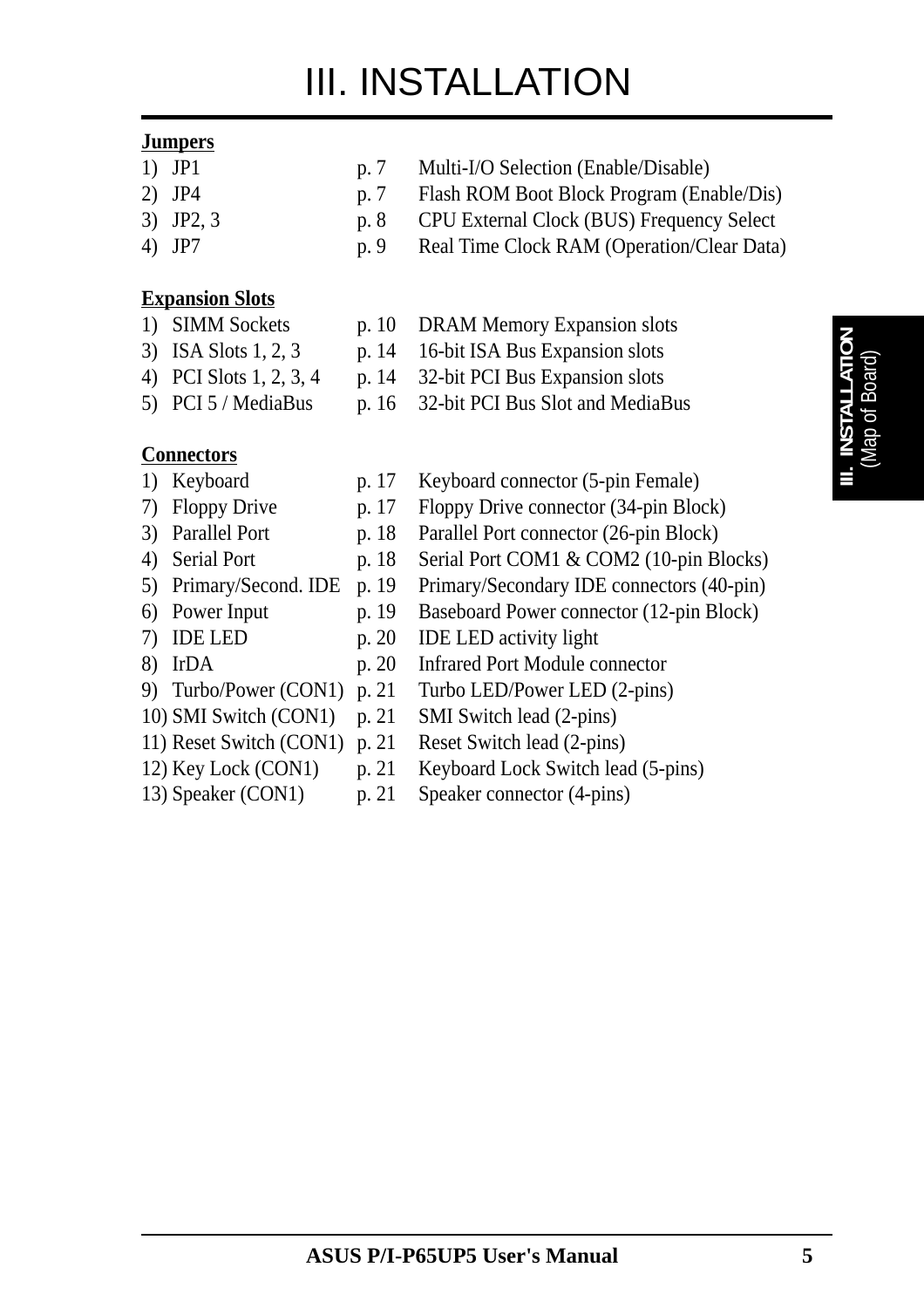### Installation Steps

Before using your computer, you must complete the following steps:

- **1. Set Jumpers on the Baseboard**
- **2. Install DRAM Memory Modules**
- **3. Install the Central Processing Unit (CPU) Card**
- **4. Install Expansion Cards**
- **5. Connect Ribbon Cables, Cabinet Wires, and Power Supply**
- **6. Setup the BIOS Software (see the CPU Card BIOS section)**

### 1. Jumpers

Several hardware settings are made through the use of jumper caps to connect jumper pins (JP) on the baseboard. See "Map of the Baseboard" on page 4 for locations of jumpers. The jumper settings will be described numerically such as [----], [1-2], [2-3] for no connection, connect pins  $1&2$ , and connect pins  $2&3$  respectively. Pin 1 for our baseboards is always on top  $\int_{0}^{\frac{\pi n}{2}}$  or on the left  $\frac{\pi n}{2}$  when holding the baseboard with the keyboard connector away from yourself. A "1" is written besides pin 1 on jumpers with three pins. The jumpers will also be shown graphically such as  $\bullet$   $\bullet$  to connect pins  $1\&2$  and  $\bullet$   $\bullet$  to connect pins 2&3. Jumpers with two pins will be shown as **For** for short (On) and  $\boxed{\circ}$  for open (Off). For manufacturing simplicity, the jumpers may be sharing pins from other groups. Use the diagrams in this manual instead of following the pin layout on the board. Settings with two jumper numbers require that both jumpers be moved together. To connect the pins, simply place a plastic jumper cap over the two pins as diagramed.

**WARNING:** Computer motheboards and components contain very delicate Integrated Circuit (IC) chips. To protect the motherboard and other components against damage from static electricity, you should follow some precautions whenever you work on your computer.

- 1. Unplug your computer when working on the inside.
- 2. Hold components by the edges and try not to touch the IC chips, leads, or circuitry.
- 3. Use a grounded wrist strap before handling computer components.
- 4. Place components on a grounded antistatic pad or on the bag that came with the component whenever the components are separated from the system.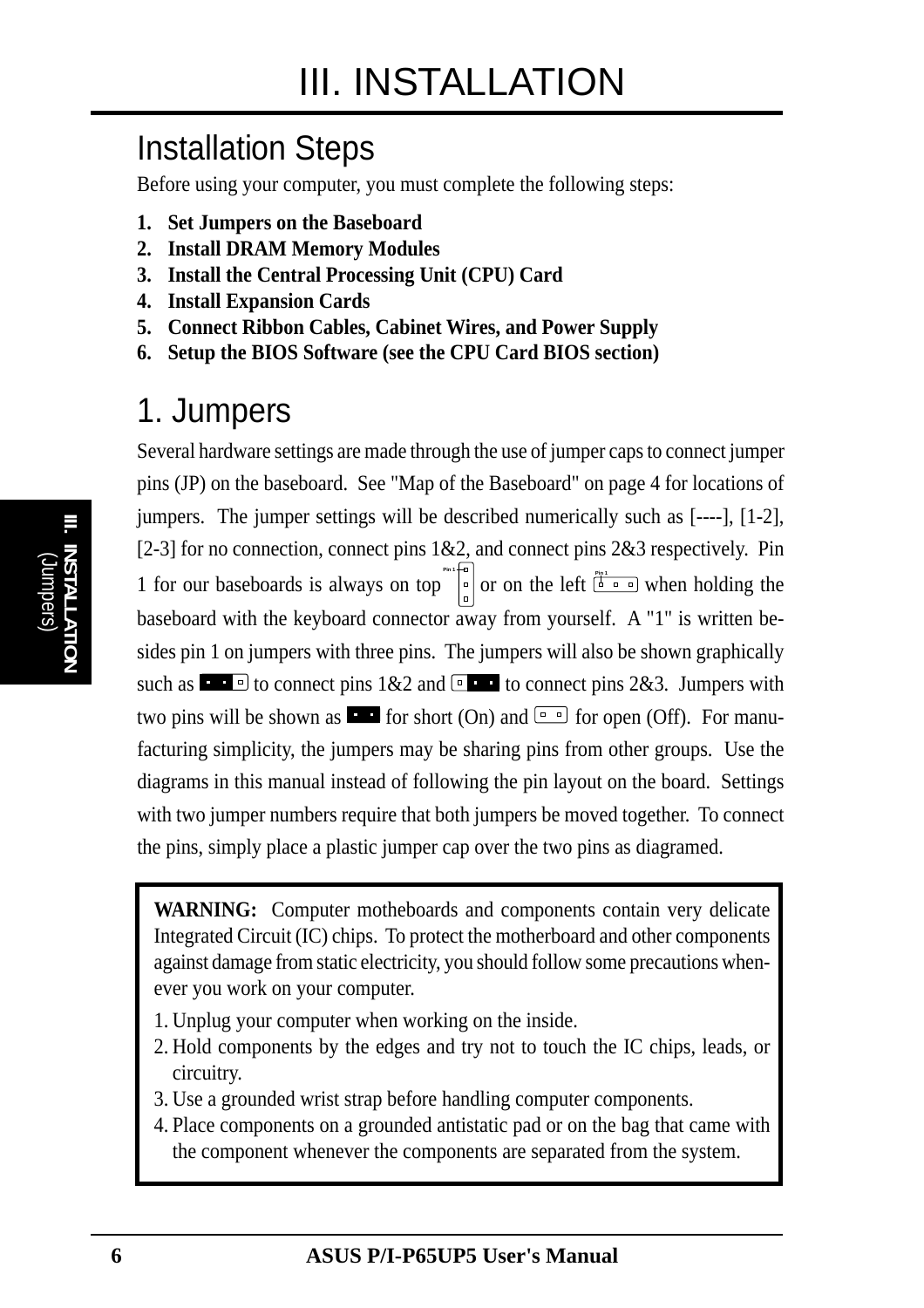#### Jumper Settings

#### **1. On-Board Multi-I/O Selection (JP1)**

You can disable the onboard Multi-I/O (floppy, serial, parallel, and IrDA) individually through BIOS *or* entirely with the following jumper in order to use your own Multi-I/O card.

| Multi-I/O | JP1               |
|-----------|-------------------|
| Enable    | $[1-2]$ (Default) |
| Disable   | $[2-3]$           |





Multi I/O Setting (Enable / Disable)

#### **2. Flash ROM Boot Block Programming (JP4)**

This sets the operation mode of the boot block area of the BIOS Flash ROM to allow programming in the *Enabled* position.

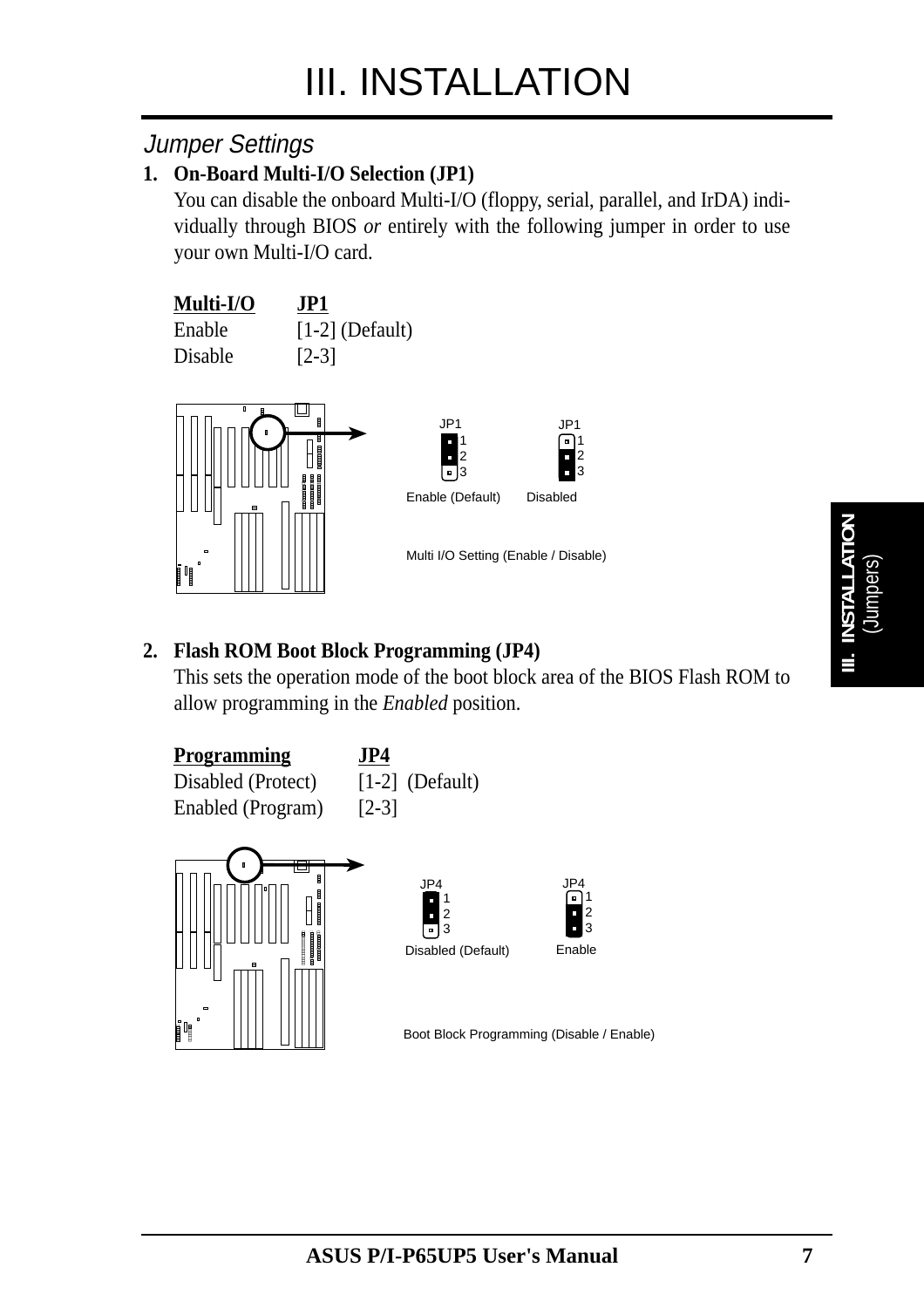#### **3. CPU External (BUS) Frequency Selection (JP2, JP3)**

These jumpers tells the clock generator what frequency to send to the CPU. These allow the selection of the CPU's *External* frequency (or *BUS Clock*). The BUS Clock times the BUS Ratio equals the CPU's *Internal* frequency (the advertised CPU speed).



CPU External Clock (BUS) Frequency Selection

1 2 3

#### *Intel Pentium Pro (P6) Processor:*

| <b>CPU</b>      |      | <b>BUS</b> (CPU Card BUS Ratio)    | Ext. | (Chipset Freq)<br>on CPU Card) | (CPU Ext. Freq<br>on Baseboard) |
|-----------------|------|------------------------------------|------|--------------------------------|---------------------------------|
| <b>Internal</b> |      | Ratio JP13 JP14 JP15 JP16 Freq.    | JP6  | JP7                            | JP2<br>JP3                      |
| 200MHz          | 3.0x | $[ON]$ $[ON]$ $[OFF]$ $[ON]$ 66MHz | [ON] | [OFF]                          | $[1-2]$<br>$[2-3]$              |
| 180MHz          | 3.0x | [ON] [ON] [OFF] [ON] 60MHz         |      | $[OFF]$ $[ON]$                 | $[2-3]$ $[1-2]$                 |
| 166MHz          | 2.5x | [OFF] $[ON]$ $[ON]$ 66MHz<br>[ON]  | [ON] | [OFF]                          | $[2-3]$<br>$[1-2]$              |
| 150MHz          | 2.5x | [ON] [OFF] [ON] [ON] 60MHz         |      | $[OFF]$ $[ON]$                 | $[2-3]$<br>$[1-2]$              |

#### *Intel Pentium (P5) Processor:*

| <b>CPU</b>      | <b>BUS</b>   | (CPU Card BUS Ratio) Ext.        | (CPU Ext. Freq<br>on Baseboard) |
|-----------------|--------------|----------------------------------|---------------------------------|
| <b>Internal</b> | <b>Ratio</b> | <b>JP16</b> Freq.<br><u>JP15</u> | JP3<br>JP2                      |
| 200MHz          | 3.0x         | $[OFF]$ 66MHz<br>[ON]            | $[1-2]$<br>$[2-3]$              |
| 166MHz          | 2.5x         | 66MHz<br>[ON]<br>[ON]            | $[1-2]$<br>$[2-3]$              |
| 150MHz          | 2.5x         | 60MHz<br>[ON]<br>[ON]            | $[2-3]$<br>$[1-2]$              |
| 133MHz          | 2.0x         | $[OFF]$ $[ON]$<br>66MHz          | $[1-2]$<br>$[2-3]$              |
| 120MHz          | 2.0x         | [OFF] [ON] 60MHz                 | $[2-3]$ $[1-2]$                 |
| 100MHz          | 1.5x         | [OFF] [OFF] 66MHz                | $[1-2]$<br>$[2-3]$              |
| 90MHz           | 1.5x         | [OFF] [OFF] 60MHz                | $[2-3]$<br>$[1-2]$              |
| 75MHz           | 1.5x         | [OFF] [OFF] 50MHz                | $[1-2]$<br>$[1-2]$              |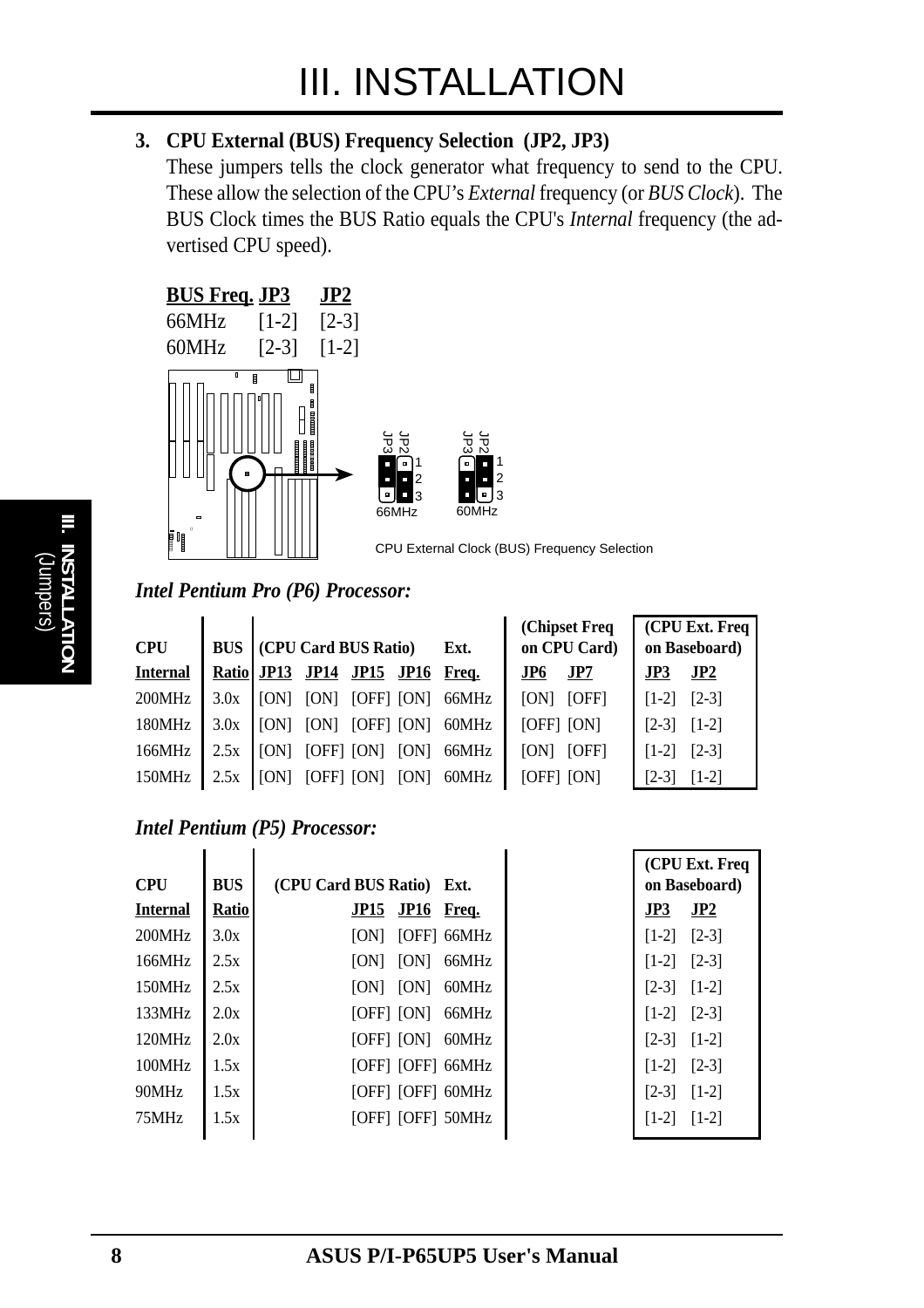#### **4. Real Time Clock (RTC) RAM (JP7)**

This clears the user-entered information stored in the CMOS RAM of the Real Time Clock such as hard disk information and passwords. To clear the RTC data: (1) Turn off the PC, (2) Short this jumper, (3) Power on the PC, (4) Turn off the PC, (5) Remove this jumper, (6) Power on the PC, (7) Hold down <Delete> during bootup and enter BIOS setup to re-enter user preferences.

| <b>Selections</b> | JPT                   |
|-------------------|-----------------------|
| Operation         | [open] (Default)      |
| Clear Data        | [short] (momentarily) |





RTC RAM (Operation / Clear Data)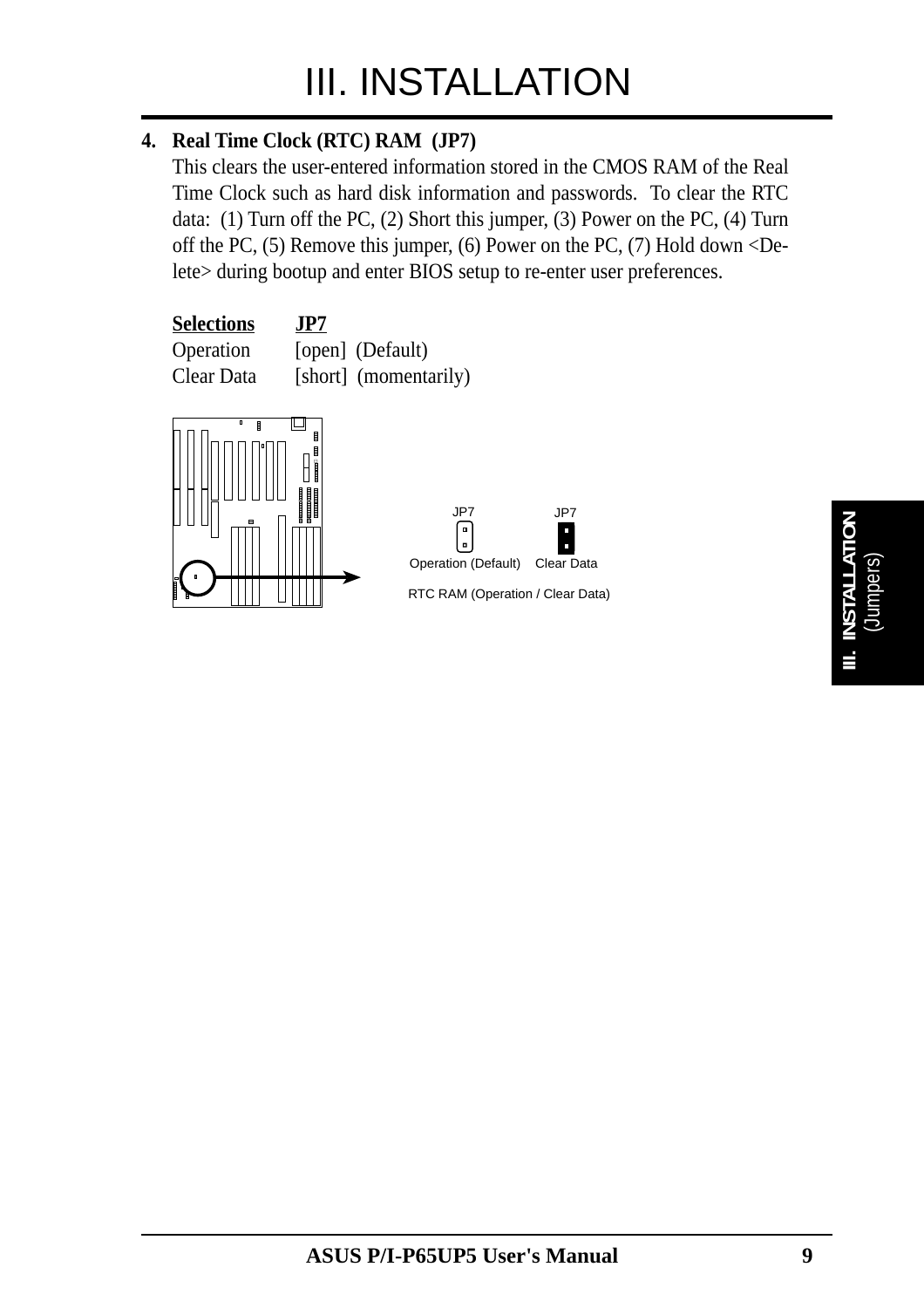### 2. System Memory (DRAM/SDRAM & SRAM)

This baseboard supports eight 72-pin SIMMs (Single Inline Memory Modules) of 4MB, 8MB, 16MB, 32MB, 64MB to form a memory size between 8MB to 512MB. The DRAM can be either 60ns or 70ns Fast Page Mode (Asymmetric or Symmetric), Extended Data Output (EDO), or Burst Extended Data Output (BEDO) (with C-P6ND only). SIMMs must be installed in pairs so that each bank contains two of the same size memory modules. To support ECC, you must use *true* (opposed to phantom parity generated by TTL chips) 36-bit parity-type SIMM (e.g.  $8 \text{ chips} + 4$ parity chips) in pairs for all modules. Mixing 32-bit non-parity SIMM (e.g. 8 chips) and 36-bit SIMM (e.g. 12 chips) will work minus the ECC feature.

**IMPORTANT: Memory setup is required in "Auto Configuration" in the CHIPSET FEATURES SETUP of Section IV BIOS software. Each bank must have the same size memory installed in pairs.**

| <b>Bank</b>              | <b>Memory Module</b>                                     |    | <b>Total Memory</b> |
|--------------------------|----------------------------------------------------------|----|---------------------|
| Bank 0<br>SIMM Slots 1&2 | 4MB, 8MB, 16MB, 32MB, 64MB<br>72-pin FPM, EDO, BEDO SIMM | x2 |                     |
| Bank 1<br>SIMM Slots 3&4 | 4MB, 8MB, 16MB, 32MB, 64MB<br>72-pin FPM, EDO, BEDO SIMM | x2 |                     |
| Bank 2<br>SIMM Slots 5&6 | 4MB, 8MB, 16MB, 32MB, 64MB<br>72-pin FPM, EDO, BEDO SIMM | x2 |                     |
| Bank 3<br>SIMM Slots 7&8 | 4MB, 8MB, 16MB, 32MB, 64MB<br>72-pin FPM, EDO, BEDO SIMM | x2 |                     |
|                          | <b>Total System Memory</b>                               |    |                     |

*Install memory in any or all of the banks in any combination as follows:*

**NOTE:** Memory on socket 1 has a clearance of 5.0 cm when the C-P6ND CPU card is installed and 5.5 cm when the C-P55T2D CPU card is installed.

**NOTE:** SIMM numbers are not in sequence, (2, 4, 6, 8, 1, 3, 5, 7 from left to right.)

**IMPORTANT:** Each bank must have the same size memory installed in pairs. Do not use memory modules with more than 24 chips per module. Modules with more than 24 chips exceed the design specifications of the memory subsystem and will be unstable.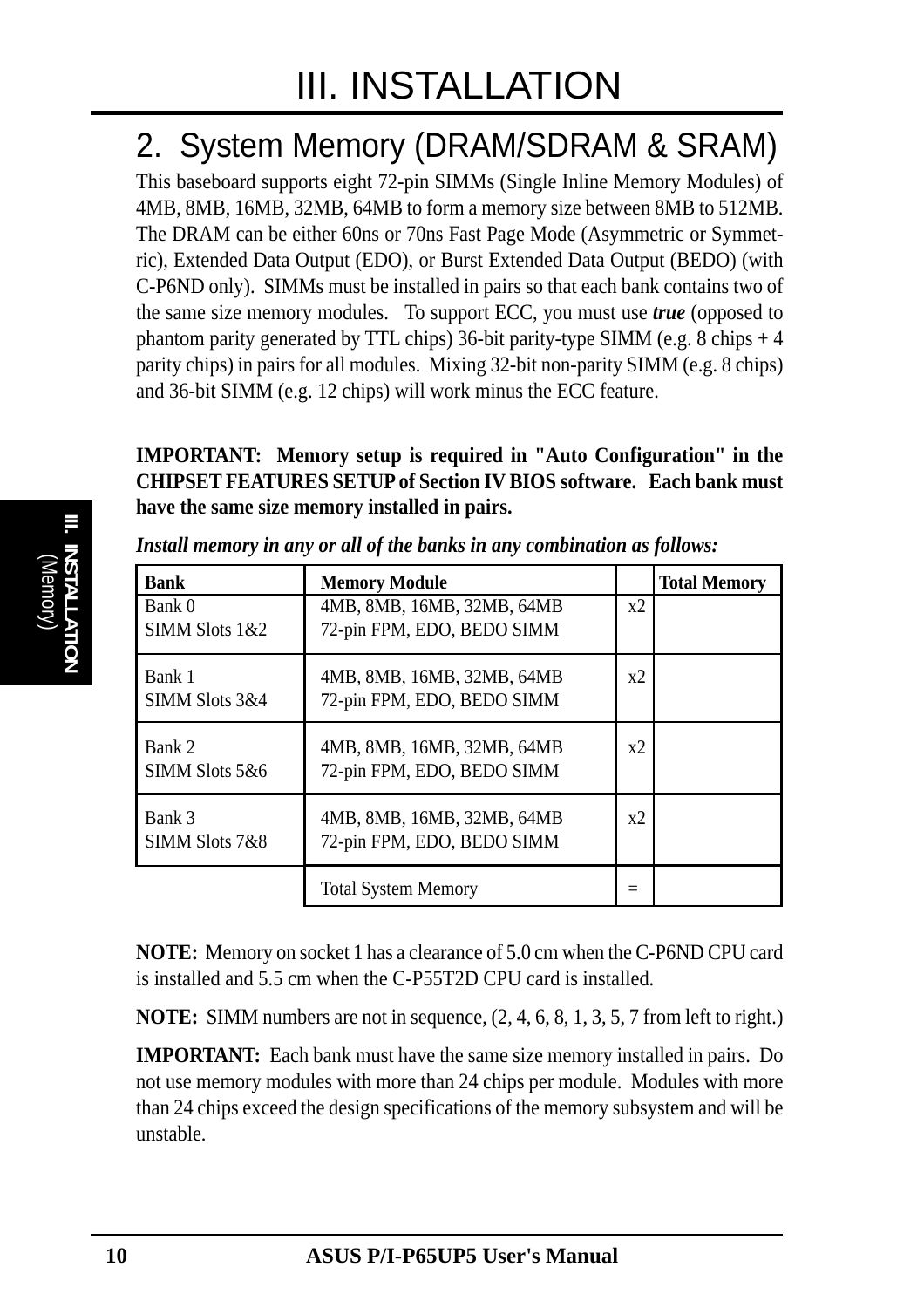#### DRAM Memory Installation Procedures:

#### **IMPORTANT: Install memory modules in symmetric pairs.**

1. The SIMM memory modules will only fit in one orientation as shown because of a "Plastic Safety Tab" on one end of the SIMM slots which requires the "Notched End" of the SIMM memory modules.



- 2. Press the memory module firmly into place starting from a 45 degree angle making sure that all the contacts are aligned with the slot.
- 3. With your finger tips, rock the memory module into a vertical position so that it clicks into place.



- 4. The plastic guides should go through the two "Mounting Holes" on the sides and the "Metal Clips" should snap on the other side.
- 5. To release the memory module, squeeze both "Metal Clips" outwards and rock the module out of the "Metal Clips".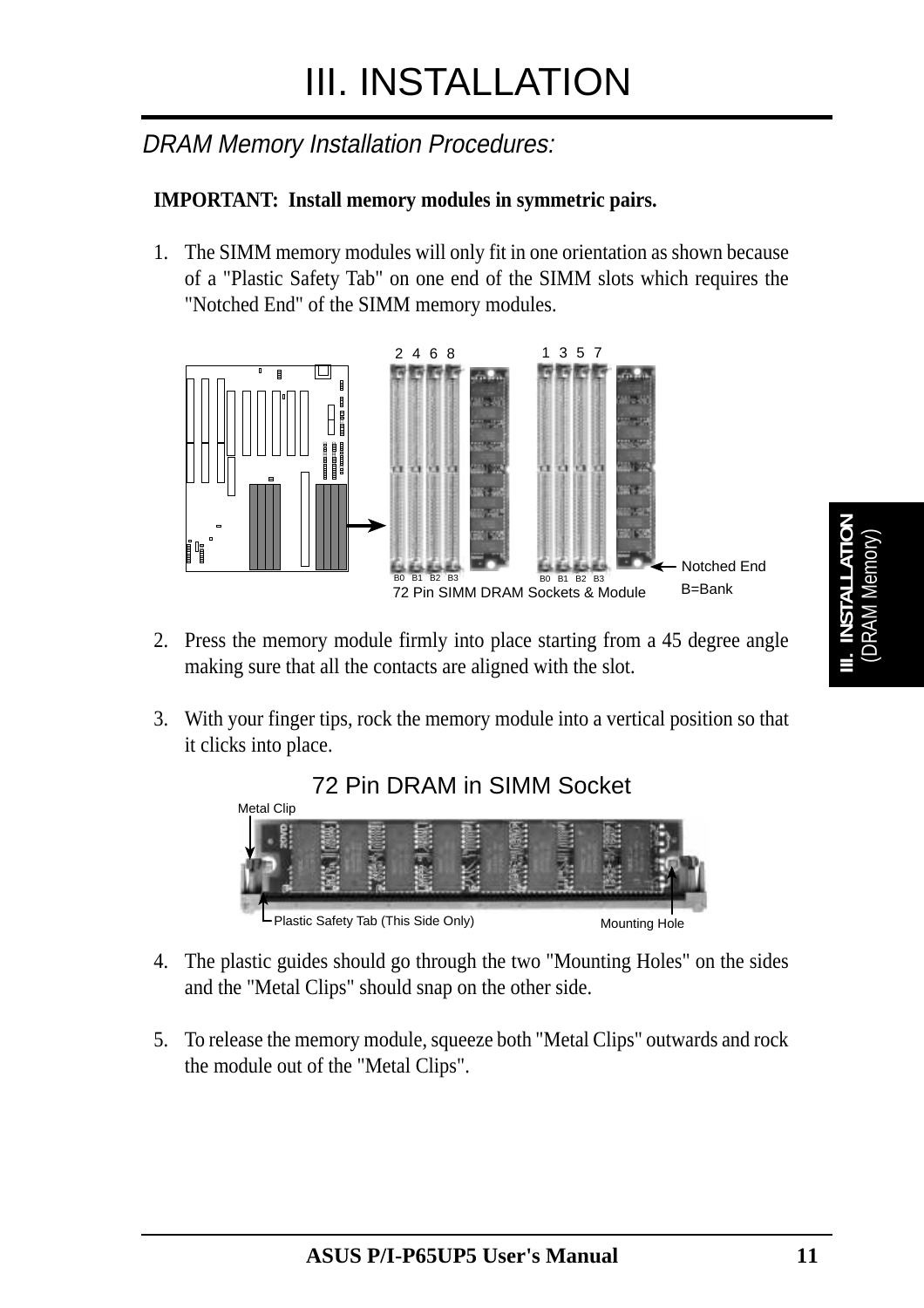### 3. Central Processing Unit

The Central Processing Unit for this baseboard uses an external CPU card. You must purchase an ASUS proprietary CPU card as shown on the next page to complete the system's board.

#### System Case

The system case must be of mid- to full-size tower or desktop to give a clearance as follows:



This baseboard is of a standard 3/4 baby AT size 11" x 8.75" and will fit almost all system cases, but the CPU card will require that floppy drives and CD-ROM not be hanging over the baseboard. Depending on the height of the SIMM memory modules and the CPU fan, the area above the SIMM memory modules may not be available. Be sure that the case you use has a minimum area clearance of 11" x 9" x 5.25."

One end of the CPU card has a bracket which should slide into the system case front panel. Make sure that the system case can support a long PCI card on the first slot and that a groove is available for the bracket.

#### **Installation procedures for the ASUS proprietary CPU card:**

- 1. Remove the CPU card from its packaging without touching the integrated circuit (IC) chips and place it onto the antistatic bag.
- 2. Follow instructions in the CPU card manual on installing the processor(s), support bracket, and setting jumpers.
- 3. Remove the expansion slot cover for the first slot.
- 4. Carefully align the CPU card over CPU SLOT A and CPU SLOT B.
- 5. Make sure that the card is perpendicular to the baseboard. Firmly press one end of the card half-way in; then the other end half-way in; then the first end completely in; and then the second end completely in. Make sure that all the connectors are evenly inserted into the slots.
- 6. Screw in the metal bracket to the system case.

**WARNING:** Move the system carefully and only with the power off because the CPU card is heavy as well as delicate.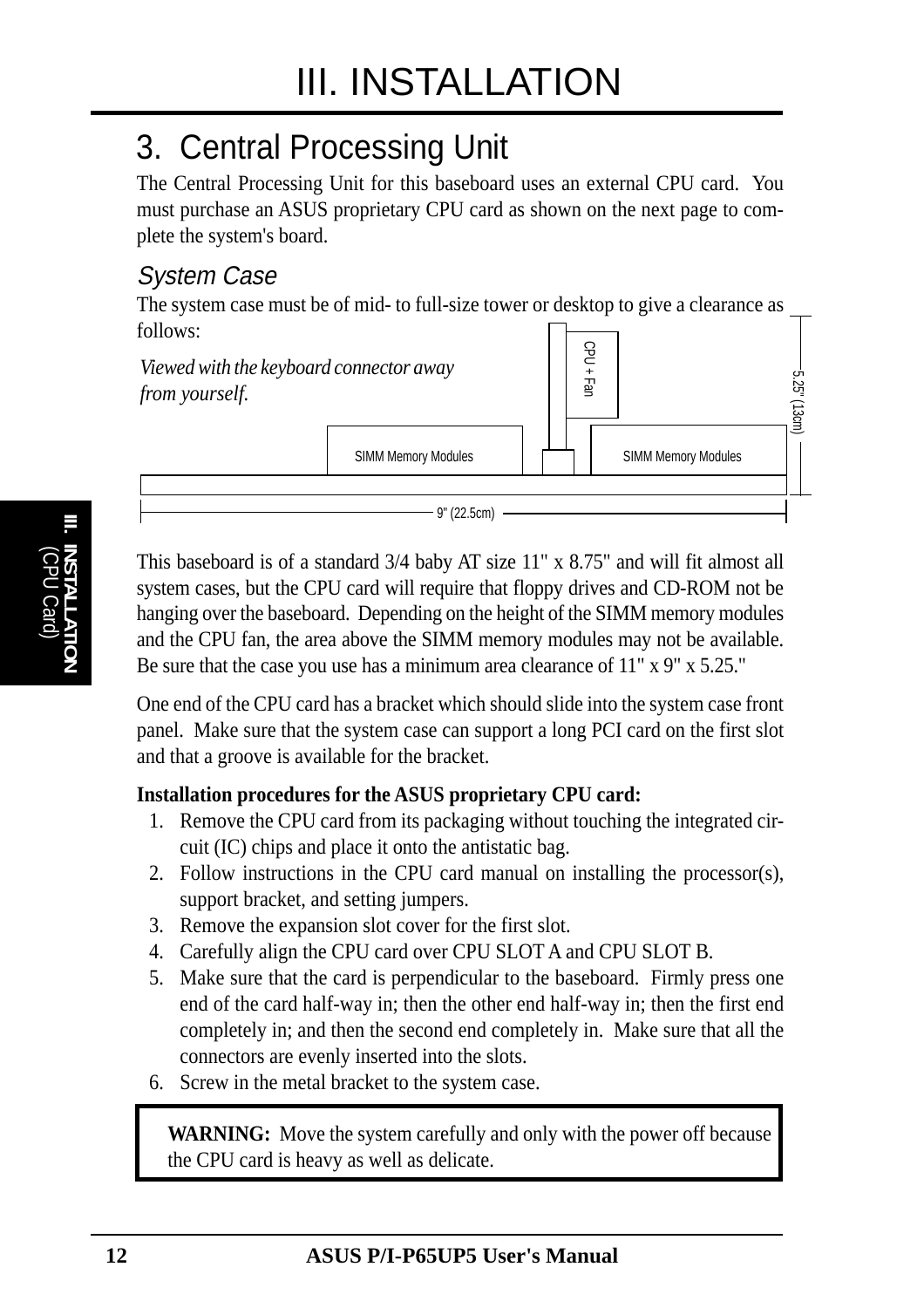# III. INSTALLATION

### CPU Cards

The following CPU Cards are currently available for this baseboard:

#### C-P6ND

Dual 150-200MHz Pentium Pro Processor with Intel 440FX PCIset.



C-P55T2D Dual 75-200MHz Pentium Processor with Intel 430HX PCIset.



**NOTE:** The BIOS on the two CPU cards are different. When adding a CPU card, find the BIOS chip that came with the CPU card and replace it with the one on the baseboard if one is present.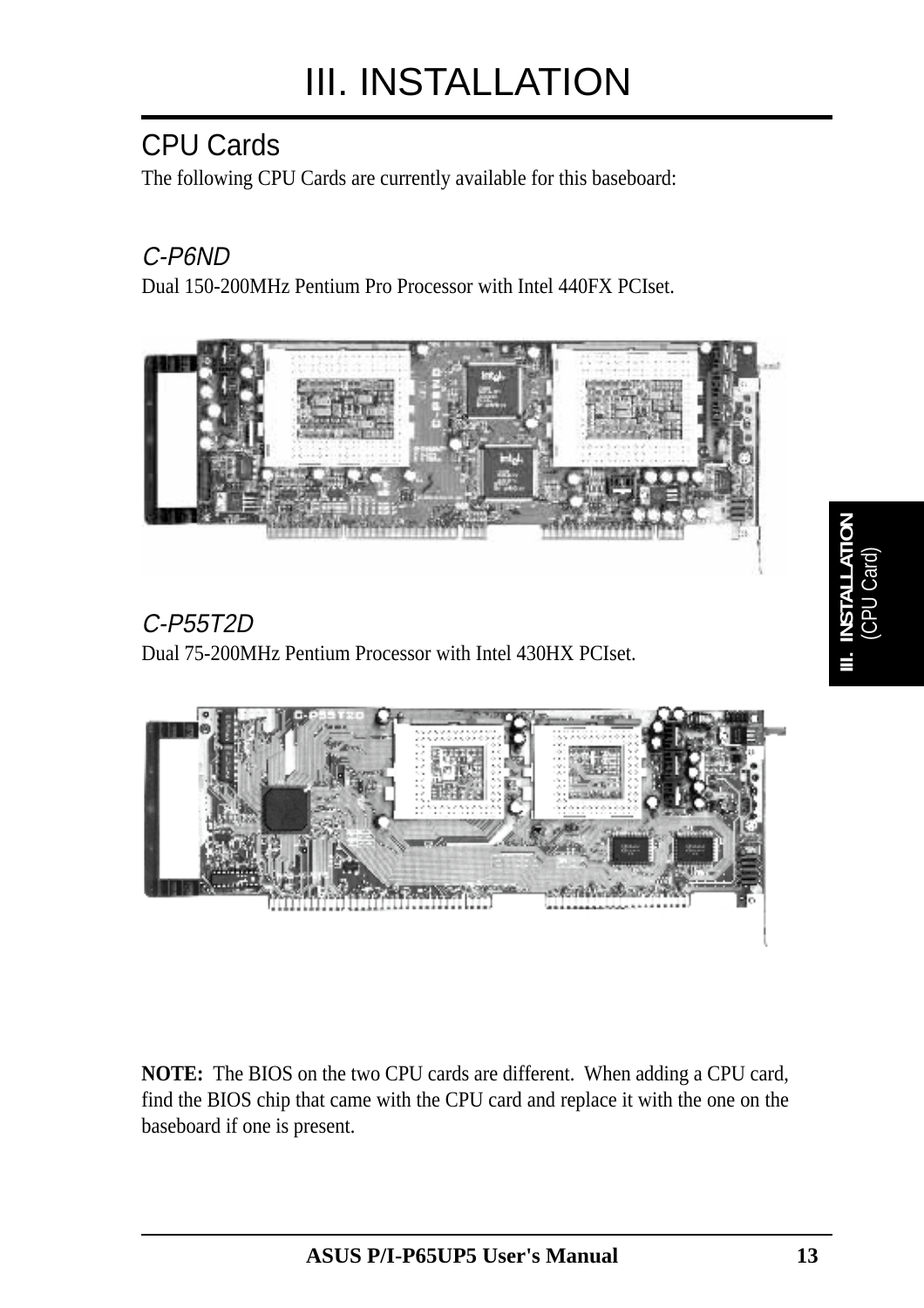### 4. Expansion Cards

First read your expansion card documentation on any hardware and software settings that may be required to setup your specific card.

**NOTE:** PCI Slot 5 has a MediaBus extension 2.0 (see page 16) which allows the installation of a PCI card or a MediaBus card (optional multifunctional card) but not both.

**WARNING:** Make sure that you unplug your power supply when adding or removing expansion cards. Failure to do so may cause severe damage to both your motherboard and expansion cards.

#### Expansion Card Installation Procedure:

- 1. Read the documentation for your expansion card.
- 2. Set any necessary jumpers on your expansion card.
- 3. Remove your computer system's cover.
- 4. Remove the screw and bracket on the slot you intend to use.
- 5. Carefully align the card's connectors and press firmly.
- 6. Secure the card on the slot using the same screw from the bracket.
- 7. Replace the computer system's cover.
- 8. Setup the BIOS if necessary (such as "IRQ xx Used By ISA: Yes" in PNP AND PCI SETUP)
- 9. Install the necessary software drivers for your expansion card.

#### Assigning IRQs for Expansion Cards

**IMPORTANT: PCI Slots 4 & 5 share the same IRQ. If using PCI cards on both slots 4 & 5, make sure that the drivers support "Share IRQ" or that one card does not need an IRQ assignment. Conflicts will arise on PCI Slots 4 & 5 that will make the system unstable.**

Some expansion cards need to use an IRQ to operate. Generally an IRQ must be exclusively assigned to one use. In an standard design there are 16 IRQs available but most of them are already in use by parts of the system which leaves 6 free for expansion cards.

Both ISA and PCI expansion cards may need to use IRQs. System IRQs are available to cards installed in the ISA expansion bus first, and any remaining IRQs are then used by PCI cards. Currently, there are two types of ISA cards. The original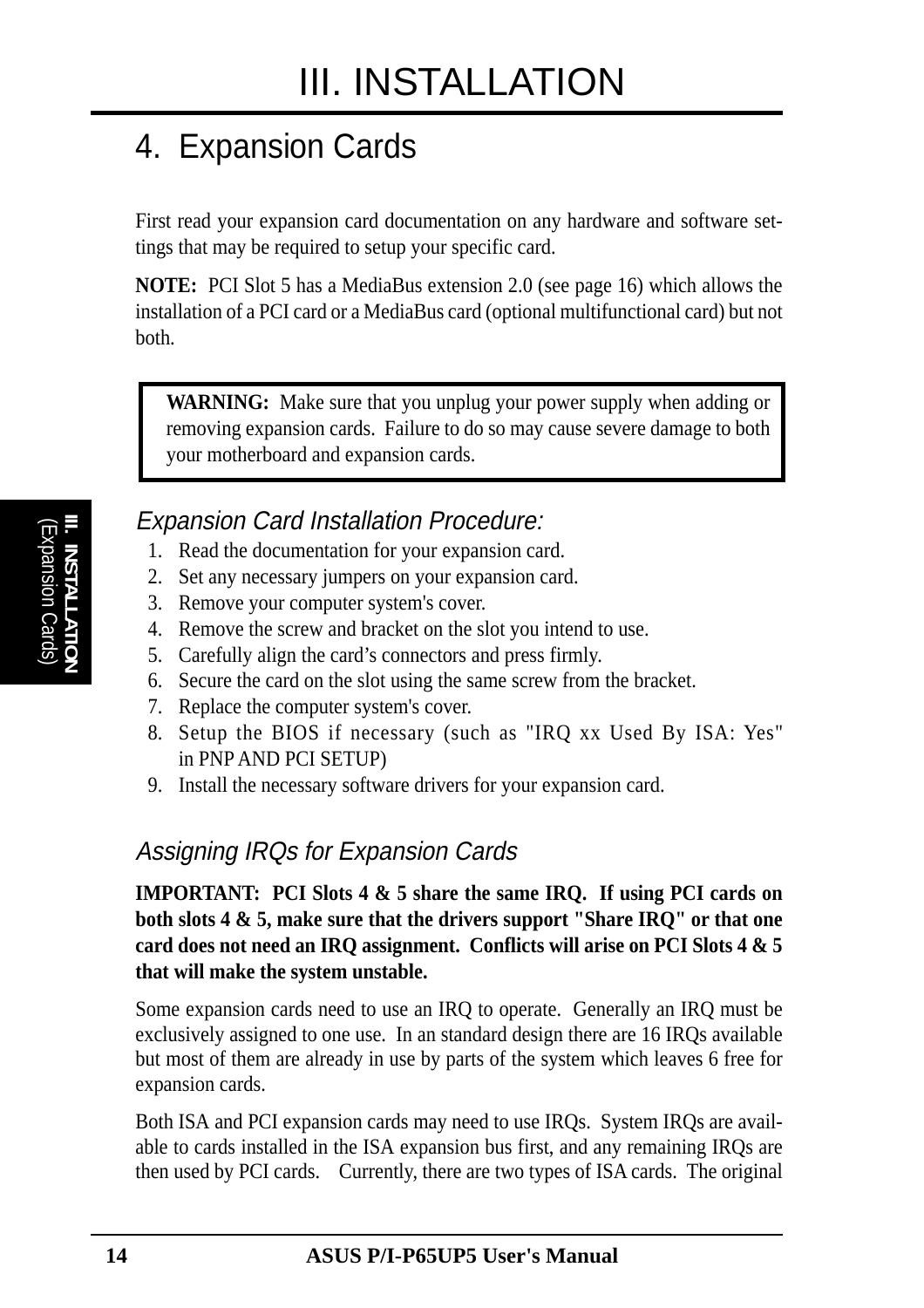# III. INSTALLATION

ISA expansion card design, now referred to as "Legacy" ISA cards, requires that you configure the card's jumpers manually and then install it in any available slot on the ISA bus. You may use Microsoft's Diagnostic (MSD.EXE) utility included in the Windows directory to see a map of your used and free IRQs. For Windows 95 users, the "Control Panel" icon in "My Computer," contains a "System" icon which gives you a "Device Manager" tab. Double clicking on a specific device give you "Resources" tab which shows the Interrupt number and address. Make sure that no two devices use the same IRQs or your computer will experience problems when those two devices are in use at the same time.

To simplify this process this baseboard has complied with the Plug and Play (PNP) specification which was developed to allow automatic system configuration whenever a PNP-compliant card is added to the system. For PNP cards, IRQs are assigned automatically from those available.

If the system has both Legacy and PNP ISA cards installed, IRQs are assigned to PNP cards from those not used by Legacy cards. The PCI and PNP configuration of the BIOS setup utility can be used to indicate which IRQs are being used by Legacy cards. For older Legacy cards that does not work with the BIOS, you can contact your vendor for an ISA Configuration Utility.

An IRQ number is automatically assigned to PCI expansion cards after those used by Legacy and PNP ISA cards. In the PCI bus design, the BIOS automatically assigns an IRQ to a PCI slot that has a card in it that requires an IRQ. To install a PCI card, you need to set something called the INT (interrupt) assignment. Since all the PCI slots on this baseboard use an INTA #, be sure that the jumpers on your PCI cards are set to INT A.

#### Assigning DMA Channels for ISA Cards

Some ISA cards, both Legacy and PNP may also need to use a DMA (Direct Memory Access) channel. DMA assignments for this baseboard are handled the same way as the IRQ assignment process described above. You can select a DMA channel in the PCI and PNP configuration section of the BIOS Setup utility.

**IMPORTANT: In BIOS setup (see your CPU card manual), you should choose "Yes" for those IRQ's and DMA's you wish to reserve for Legacy (Non-PnP) ISA cards, otherwise conflicts may occur.**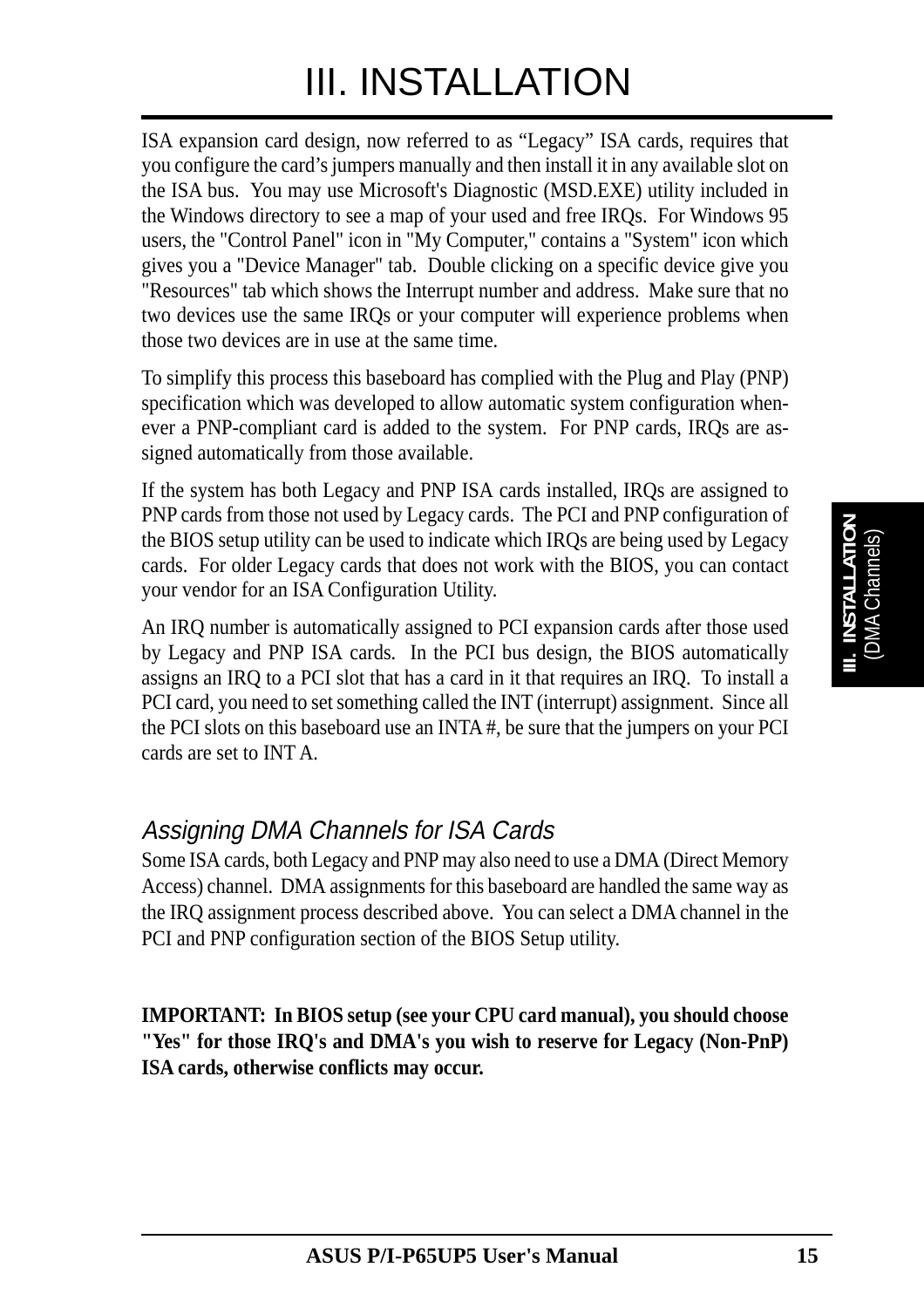#### ASUS MediaBus Card

MediaBus allows a cost-efficient solution to a complete multimedia system. The advantages of using one add-on card is to reduce the slot requirements and compatibility problems in order to maximize the Plug and Play advantages. The add-on card inserts into the shared PCI 5 / MediaBus 2.0 Slot.

**IMPORTANT: PCI Slots 4 & 5 share the same IRQ. If using PCI cards on both slots 4 & 5, make sure that the drivers support "Share IRQ" or that one card does not need an IRQ assignment. Conflicts will arise on PCI Slots 4 & 5 that will make the system unstable.**

**NOTE: This baseboard uses MediaBus Rev. 2.0. The previous MediaBus cards designed for MediaBus Rev. 1.2 will not fit into the MediaBus Rev 2.0 that is on this baseboard.**

The difference between Rev. 1.2 and Rev. 2.0 is that the later revision has 72 pins instead of 68 pins so it does not have to use any PCI slot signals reserved for PCI cards, therefore the baseboard's PCI Slot 5 can meet standard specifications. The gap between the MediaBus extension and the PCI Slot 5 has been increased from 0.32" to 0.40" in order to prevent Rev. 1.2 MediaBus cards from being installed into the new baseboards and vice versa.

The following are MediaBus cards designed for **MediaBus 2.0** that *can* be used on this baseboard:

- PCI-AS2940UW Ultra Fast/Wide SCSI & Audio MediaBus Card
- PCI-AV264CT-N PCI Audio & Video MediaBus Card
- PCI-AV264VT PCI Audio & Video MediaBus Card
- PCI-AV264GT PCI Audio & Video MediaBus Card
- PCI-AV264GT/Plus PCI Audio & Video MediaBus Card

The following are MediaBus cards designed for **MediaBus 1.2** and therefore *cannot* be used on this baseboard:

- PCI-AS7870 Fast/Wide SCSI & Audio MediaBus Card
- PCI-AV264CT PCI Audio & Video MediaBus Card
- PCI-AV868 PCI Audio & Video MediaBus Card

\* All the above Audio features Creative Technology, Ltd.

- \* All the above Video features ATI, Inc. (AV868 Video features S3, Inc.)
- \* All the above SCSI features Adaptec, Inc.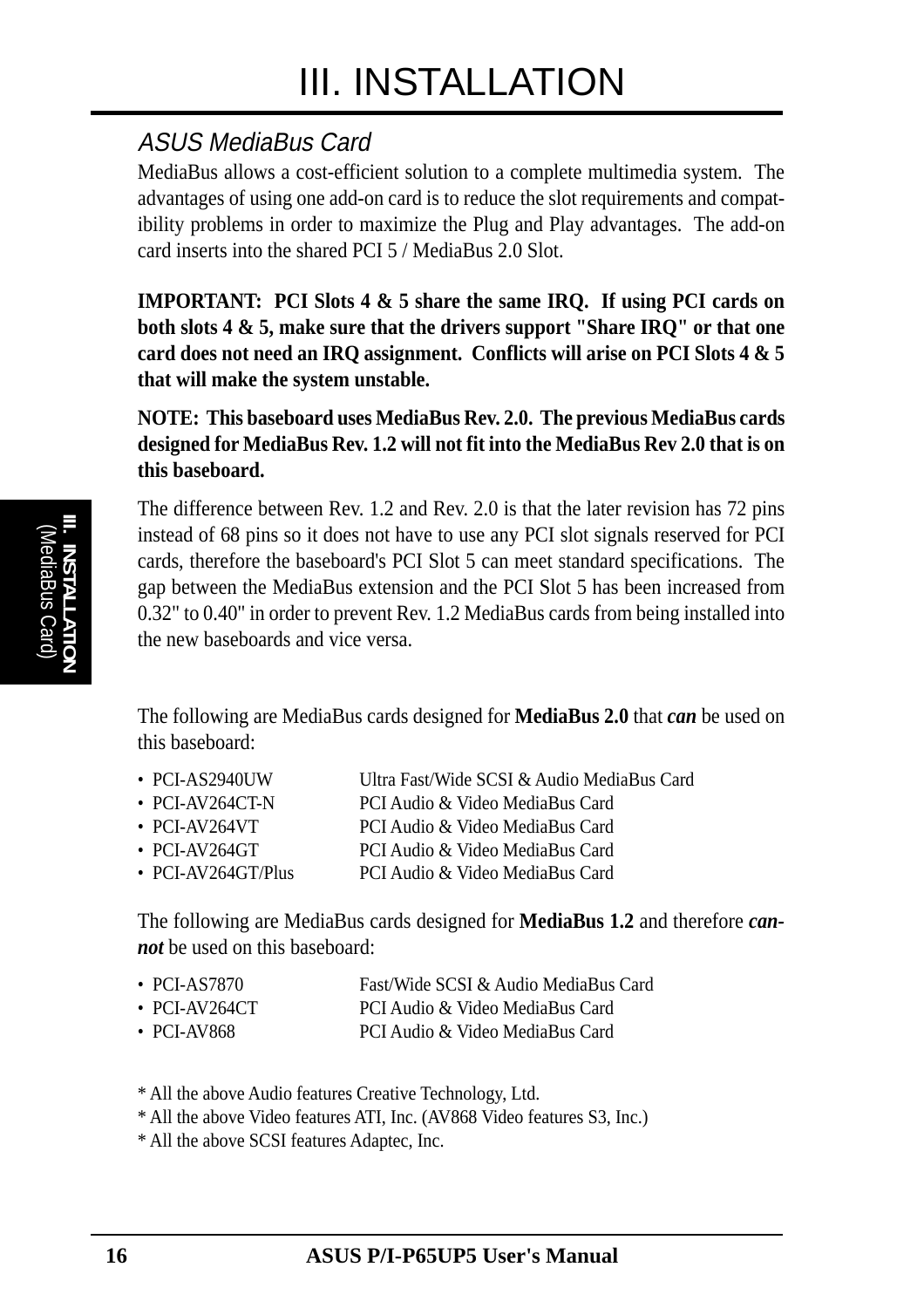### 5. External Connectors

**WARNING:** Some pins are used for connectors or power sources. These are clearly separated from jumpers in "Map of the Baseboard" on page 4. Placing jumper caps over these will cause damage to your baseboard.

**IMPORTANT: Ribbon cables should always be connected with the red stripe on the Pin 1 side of the connector. The four corners of the connectors are labeled on the baseboard. Pin 1 is the side closest to the power connector on hard drives and floppy drives. IDE ribbon cable must be less than 18in. (46cm), with the second drive connector no more than 6in. (15cm) from the first connector.**

#### **1. Keyboard Connector (5-pin female)**

This connection is for a standard IBM-compatible keyboard. May also be known as a 101 enhanced keyboard. Use either the AT keyboard connector on the baseboard or PS/2 keyboard on the CPU card.



Keyboard Connector (5-pin female)



Connector Plug from Keyboard

#### **2. Floppy drive connector (34-pin block )**

This connector supports the provided floppy drive ribbon cable. After connecting the single end to the board, connect the two plugs on the other end to the floppy drives. **(Pin 5 is removed to prevent inserting in the wrong orientation when using ribbon cables with pin 5 plugged).**

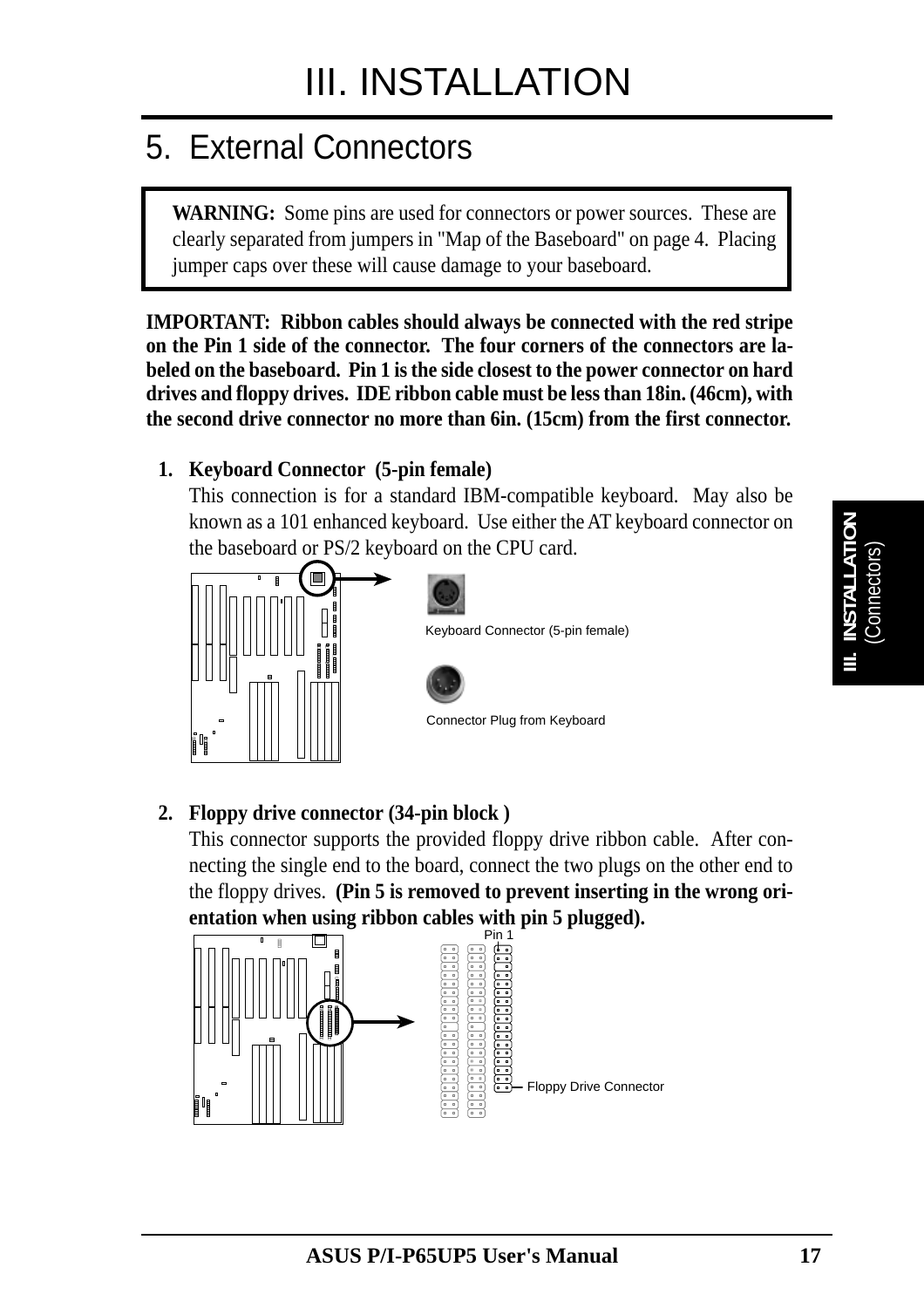#### **3. Parallel Printer Connector (26 Pin Block)**

Connection for the included parallel port ribbon cable with mounting bracket. Connect the ribbon cable to this connection and mount the bracket to the case on an open slot. It will then be available for a parallel printer cable. **Note**: Serial printers must be connected to the serial port. You can enable the parallel port and choose the IRQ through BIOS Setup **Chipset Features** "Onboard Parallel Port." **(Pin 26 is removed to prevent inserting in the wrong orientation when using ribbon cables with pin 26 plugged)**



#### **4. Serial port COM1 and COM2 connectors (Two 10-pin blocks)**

These connectors support the provided serial port ribbon cables with mounting bracket. Connect the ribbon cables to these connectors and mount the bracket to the case on an open slot. The two serial ports on the mounting bracket will then be used for pointing devices or other serial devices. See **Chipset Features** for BIOS configuration of "Onboard Serial Port." **(Pin 10 is removed to prevent inserting in the wrong orientation when using ribbon cables with pin 10 plugged)**

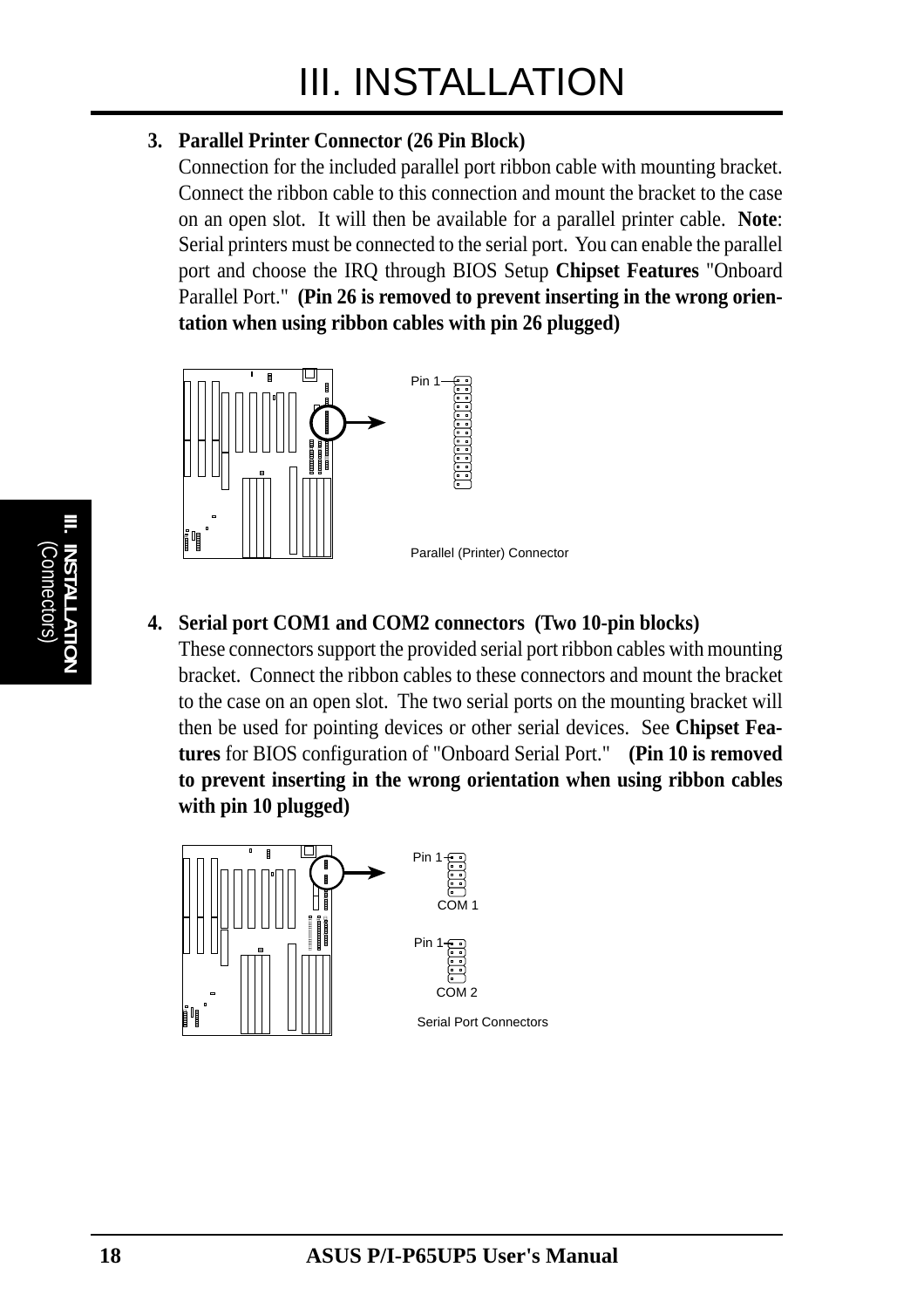#### **5. Primary / Secondary IDE connectors (Two 40-pin Block)**

These connectors support the provided IDE hard disk ribbon cable. After connecting the single end to the board, connect the two plugs at the other end to your hard disk(s). If you install two hard disks on one connector (channel), then you must configure a second drive as Slave mode by setting its jumper according to your hard disk jumper diagram. You may also configure two hard disks to be both Masters using one ribbon cable on the primary IDE connector and another on the secondary IDE connector. A new BIOS feature allows SCSI hard drive bootup (see "HDD Sequence SCSI/IDE First" in the BIOS FEATURES SETUP of the BIOS software). **(Pin 20 is removed to prevent inserting in the wrong orientation when using ribbon cables with pin 20 plugged).**



#### **6. Power connector (12-pin block)**

This connector connects to a standard 5 Volt power supply. To connect the leads from the power supply, ensure first that the power supply is not plugged. Most power supplies provide two plugs (P8 and P9), each containing six wires, two of which are black. Orient the connectors so that the black wires are located in the middle.

Using a slight angle, align the plastic guide pins on the lead to their receptacles on the connector. Once aligned, press the lead onto the connector until the lead locks into place.



(Connectors) **III. INSTALLATION**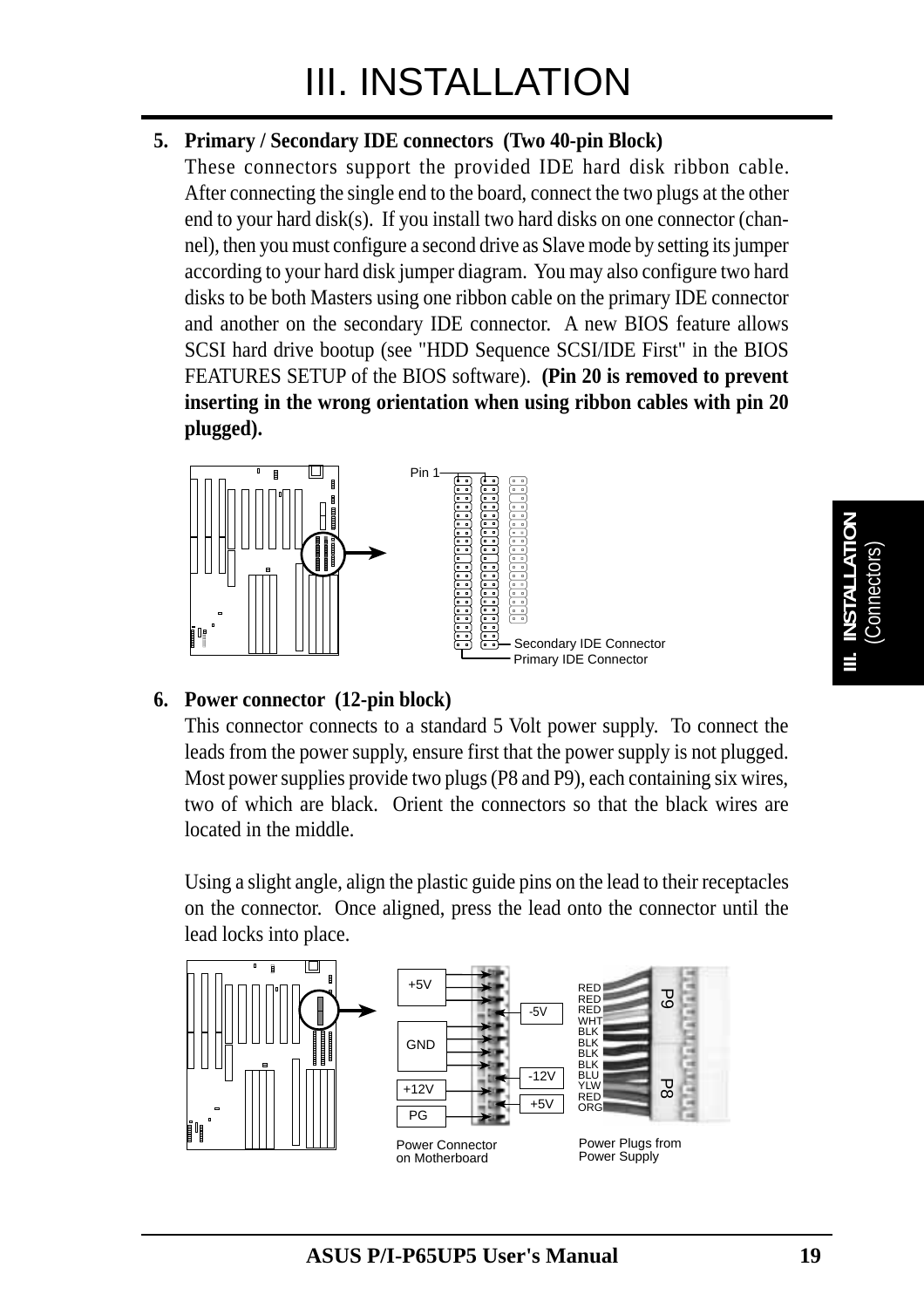#### **7. IDE activity LED (IDE LED)**

This connector connects to the hard disk activity indicator light on the system cabinet.



#### **8. IrDA-compliant infrared module connector (IR)**

This connector supports the optional wireless transmitting and receiving infrared module. This module mounts to a small opening on system cases that support this feature. You must also configure the setting through BIOS setup in **Chipset Features** to select whether UART2 is directed for use with COM2 or IrDA. Use the five pins (as defined by Intel) as shown on the Back View and connect a ribbon cable from the module to the baseboard according to the pin definitions. The ribbon cable that may be supplied may either have five or ten pins (for other standards). If using a ten-pin ribbon cable, use only the top five row of the ribbon cable plug.

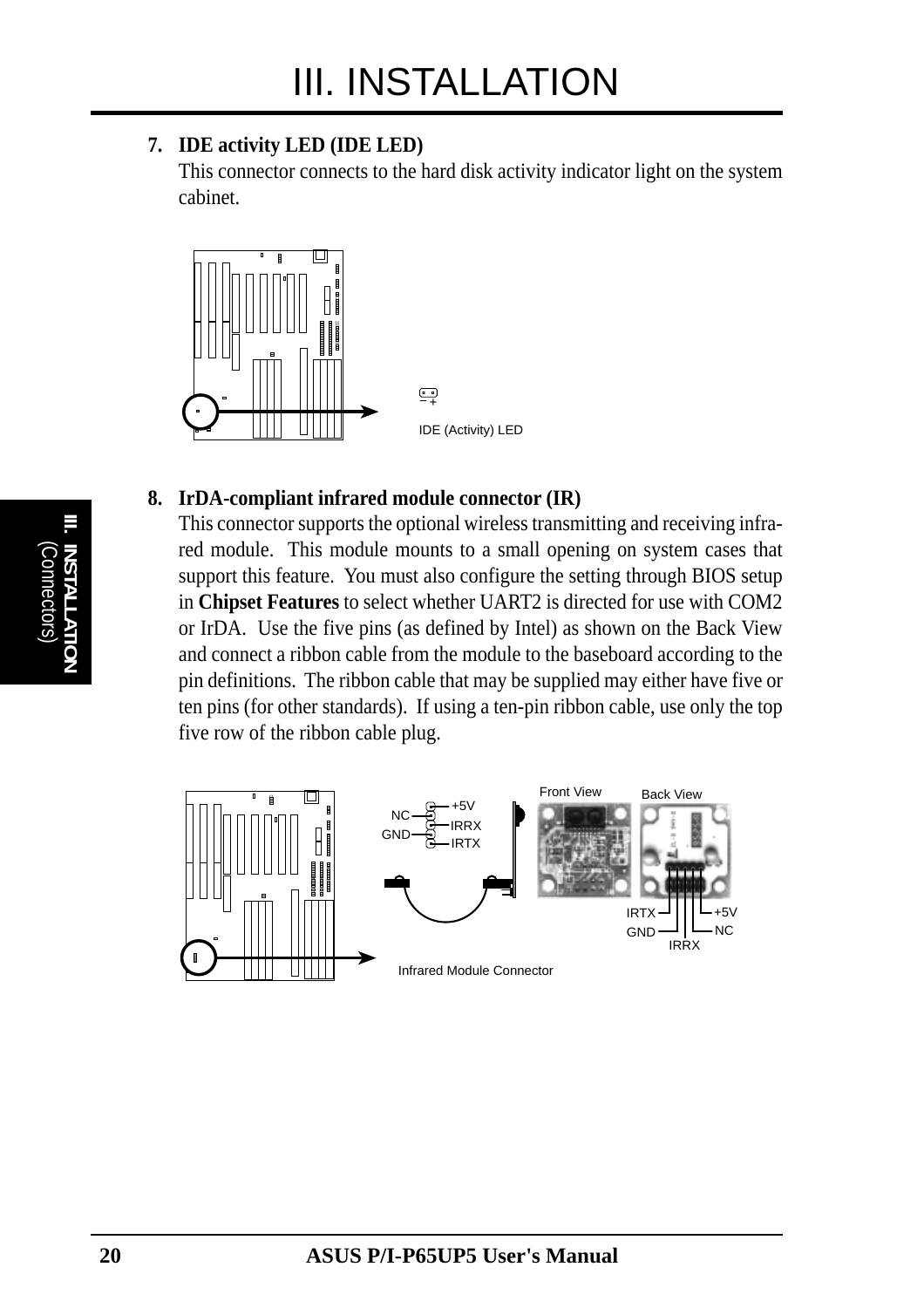#### **9. Turbo LED switch (CON1)**

The baseboard's turbo function is always on. The turbo LED connection is labeled here but the LED will remain constantly lit while the system power is on. You may wish to connect the Power LED from the system case to this lead. (See the figure on the next page)

#### **10. SMI suspend switch lead (CON1)**

This allows the user to manually place the system into a suspend mode or "Green" mode where system activity will be instantly decreased to save electricity and expand the life of certain components when the system is not in use. This 2-pin connector (See the figure on the next page) connects to the casemounted suspend switch. If you do not have a switch for the connector, you may use the "Turbo Switch" since it does not have a function. SMI is activated when it detects a *short to open* moment and therefore leaving it shorted will not cause any problems. May require one or two pushes depending on the position of the switch. Wake-up can be controlled by settings in the BIOS but the keyboard will always allow wake-up (the SMI lead cannot wake-up the system). If you want to use this connector, "Suspend Switch" in the POWER MANAGEMENT SETUP of the BIOS software should be on the default setting of *Enable* (see BIOS **Power Management**).

#### **11. Reset switch lead (CON1)**

This 2-pin connector connects to the case-mounted reset switch for rebooting your computer without having to turn off your power switch This is a preferred method of rebooting in order to prolong the life of the system's power supply. See the figure below.

#### **12. Keyboard lock switch lead (CON1)**

This 5-pin connector connects to the case-mounted key switch for locking the keyboard for security purposes. See the figure below.

#### **13. Speaker connector (CON1)**

This 4-pin connector connects to the case-mounted speaker.





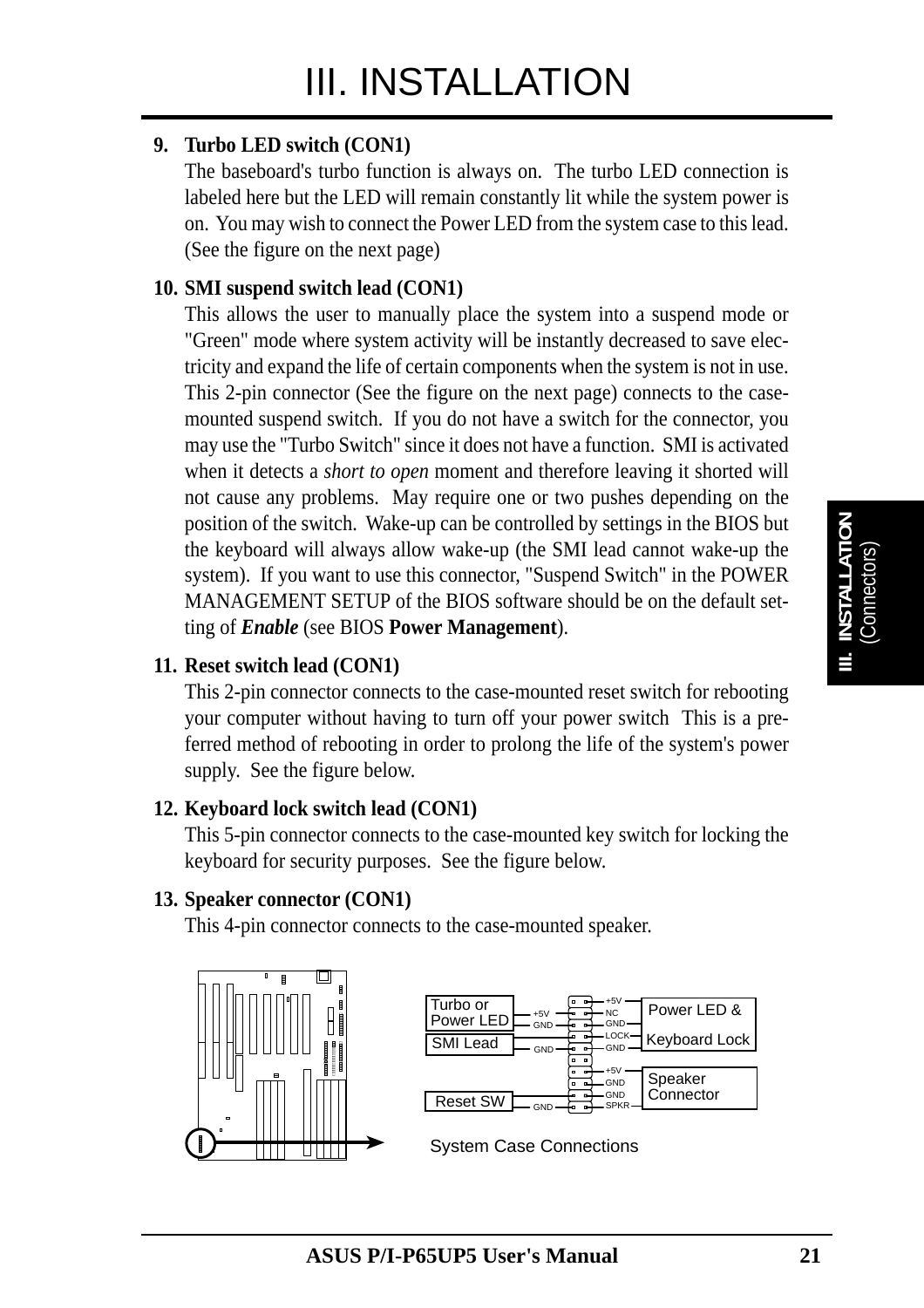(This page was intentionally left blank.)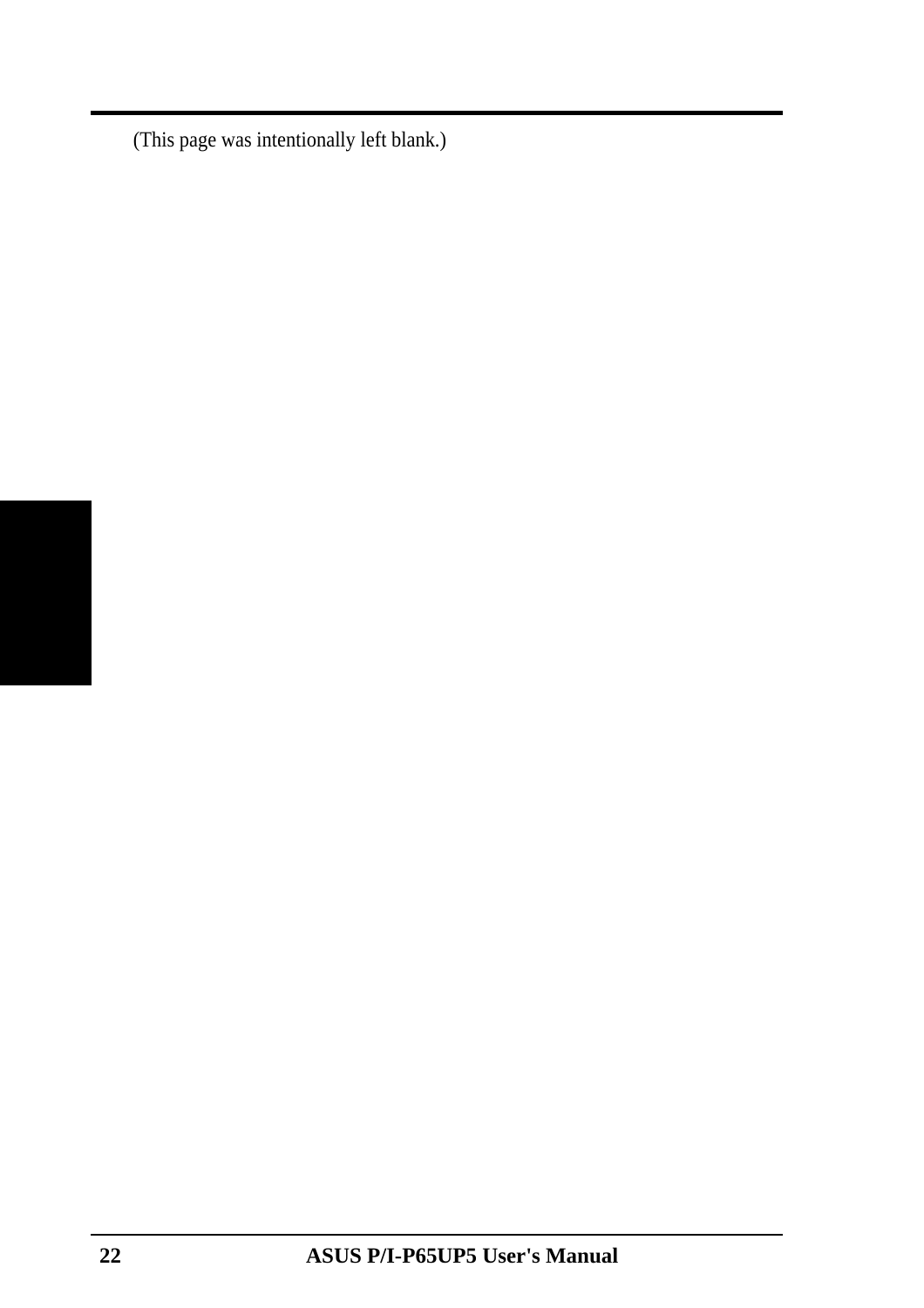## NCR SCSI BIOS and Drivers

Aside from the system BIOS, the Flash memory chip on the motherboard also contains the NCR SCSI BIOS. This SCSI BIOS works in conjunction with the optional PCI-SC200 SCSI controller card to provide a complete PCI Fast SCSI-2 interface.

All SCSI devices you install to your system require driver software to function. The NCR SCSI BIOS directly supports SCSI hard disks under the DOS, Windows and OS/2 environments. It also uses device drivers from the DOS floppy disk included in the PCI-SC200 controller card package to support hard disks and other SCSI devices working under DOS, Windows, Windows NT, Novell NetWare and OS/2. These drivers provide higher performance than the direct BIOS support. To use these drivers, you must install them into your system and add them to your system configuration files. Driver support for SCSI devices used with SCO UNIX is also provided. These drivers are included in the second SCO UNIX floppy disk. Windows 95 support is also available using the device drivers included within the Windows software. The PCI-SC200 adapter is auto detected as PCI NCRC810 SCSI HOST ADAPTER and uses the NCRC810.MPD driver.

For information about these drivers and their usage, see the Readme files included in the driver packages. You can print out the contents of these files using any text editor program.

The next few pages will instruct you on the installation of the PCI-SC200 Fast SCSI Card.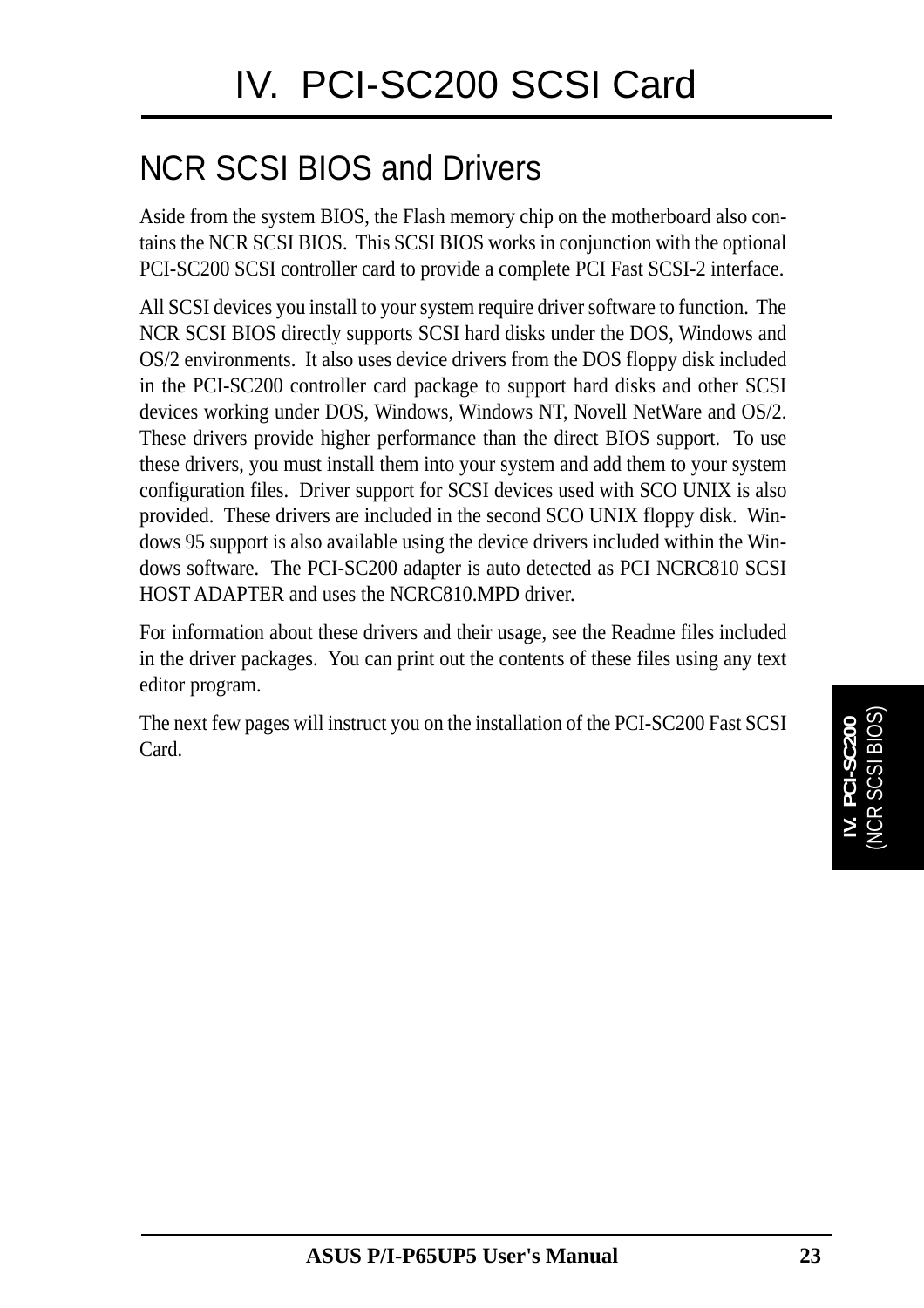### The PCI-SC200 SCSI Interface Card

Your motherboard may have come with an optional SCSI (Small Computer System Interface) controller card, the PCI-SC200. The card is also available separately. This card works with the SCSI BIOS on the motherboard. Together, they provide a complete PCI Fast SCSI-2 interface. With the card installed in your system you can connect SCSI devices installed in your system case to the internal connector on the card. You also have the additional option of connecting external SCSI devices to the external SCSI-2 connector on the card.

If you get the PCI-SC200 later on as an option, you will need to install it yourself. The setup procedure is explained here.

### Setting Up the PCI-SC200

There are two jumper settings you may need to make on the card to set it up. One setting assigns the PCI INT interrupt, the other sets the card's termination.

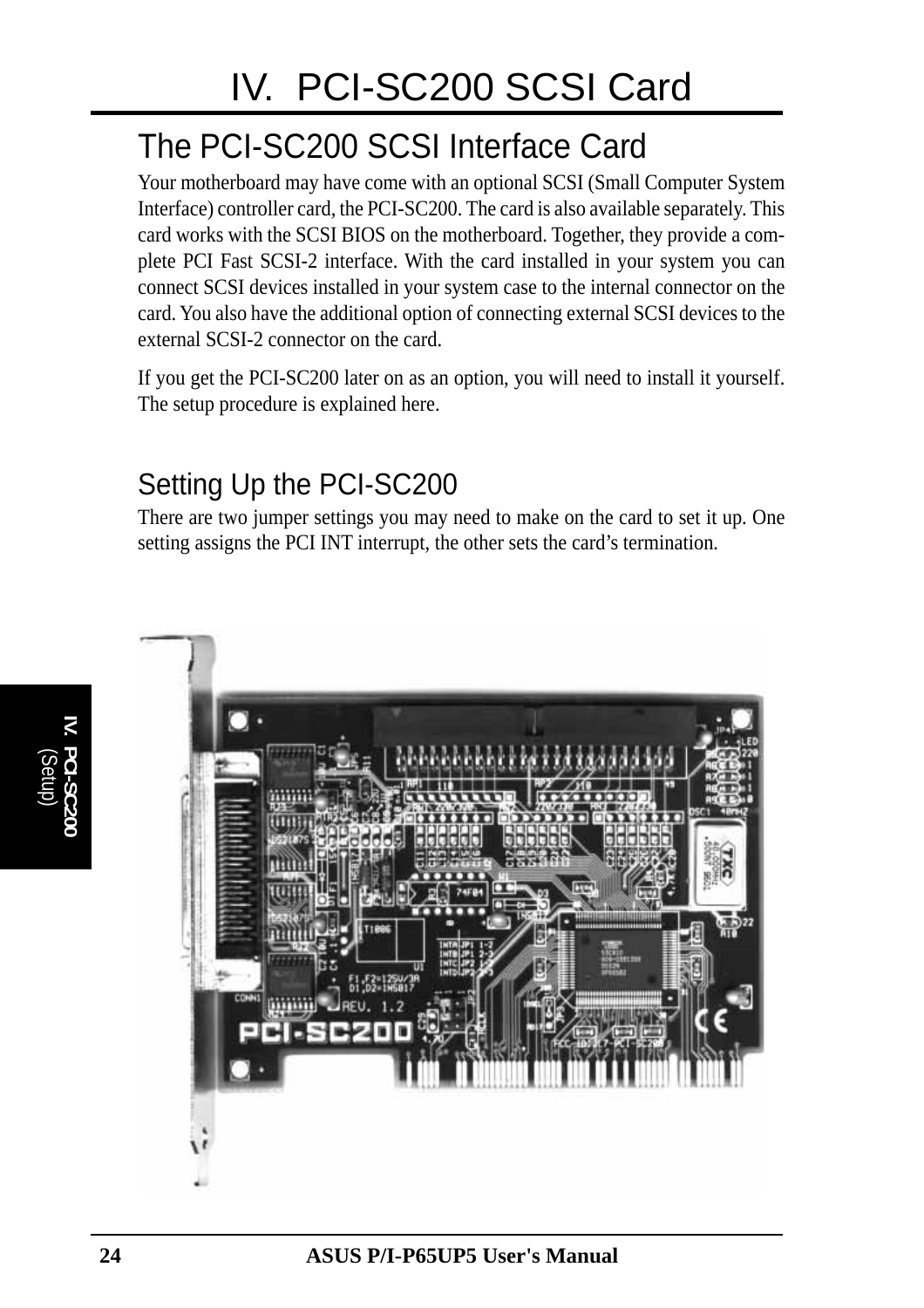### Setting the INT Assignment

You must use PCI INT A setting in order to properly assign the card's interrupt. On the PCI-SC200, you assign the INT by setting jumper JP1 or JP2. The default setting for the card already is INT A, so you do not need to change the setting to use the PCI-SC200 with this motherboard.



### Terminator Settings

SCSI devices are connected together in a "chain" by cables. Internal devices connect to the PCI-SC200 with a fifty-pin flat ribbon cable. External devices connect to the external port with a SCSI-2 cable. If there are more than one internal or external devices, additional devices are connected with cables to form a "daisy chain." The SCSI chain must be "terminated" at both ends, or the devices in the chain will not work properly.

Many SCSI devices use a set of terminating resistors to terminate the device. The PCI-SC200 has "active" termination that you set using jumper JP5. If you need to terminate the PCI-SC200, you do it by setting the jumper. The are two settings, "terminated" and "not terminated," as shown below.